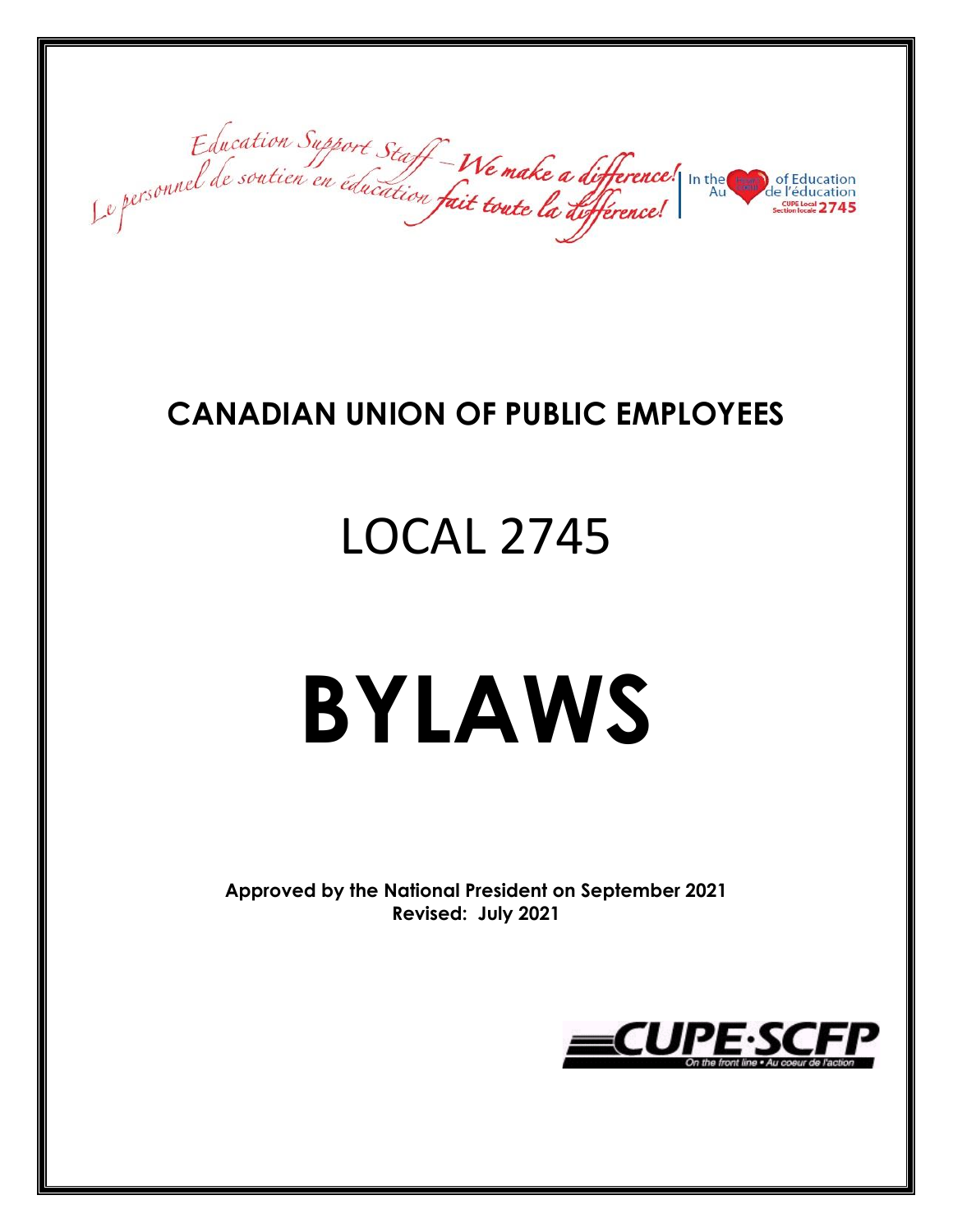

#### **TABLE OF CONTENTS**

| SECTION 12 - COMMITTEES AND THE RECORDING SECRETARY  15 |  |
|---------------------------------------------------------|--|
|                                                         |  |
|                                                         |  |
|                                                         |  |
|                                                         |  |
|                                                         |  |
|                                                         |  |
|                                                         |  |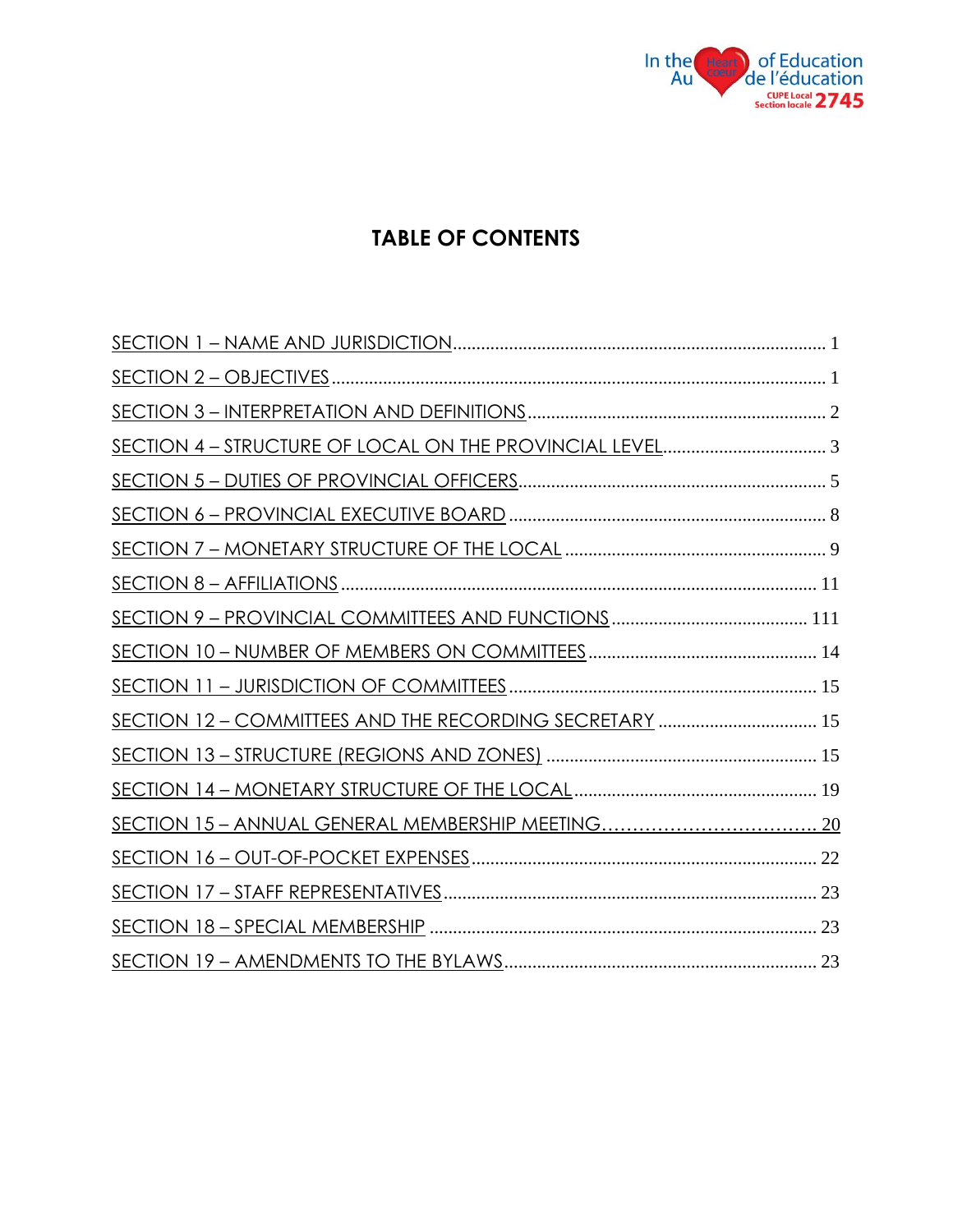

#### <span id="page-2-0"></span>**SECTION 1 – NAME AND JURISDICTION**

- **1.01** This provincial organization, chartered by Canadian Union of Public Employees, shall be known as the Canadian Union of Public Employees, Local 2745, and shall be subject to the National Constitution.
- **1.02** This Local shall have jurisdiction as bargaining agent for all New Brunswick School District employees in Clerical, Administrative Assistants, Speech Therapy Assistants, School Library Workers, Educational Assistants, Student Attendants, School Intervention Workers and District Administrative Support, Levels II, III, IV, V, Part II, First Schedule of the New Brunswick Public Service Labour Relations Act.
- **1.03** Membership shall be composed of all employees as described in Article 1.02.

#### <span id="page-2-1"></span>**SECTION 2 – OBJECTIVES**

The objectives of the Local are to:

- **2.01** Secure adequate remuneration for work performed and generally advance the economic and social welfare of its members and of all workers;
- **2.02** Support CUPE in reaching the goals set out in Article II of the CUPE Constitution:
- **2.03** Provide an opportunity for its members to influence and shape their future through free democratic trade unionism;
- **2.04** Encourage the settlement, by all honourable means, of all disputes between the members and their employers;
- **2.05** Promote harmony, unity and cooperation among all union members;
- **2.06** Negotiate a province-wide collective agreement covering all members of the bargaining unit as described above.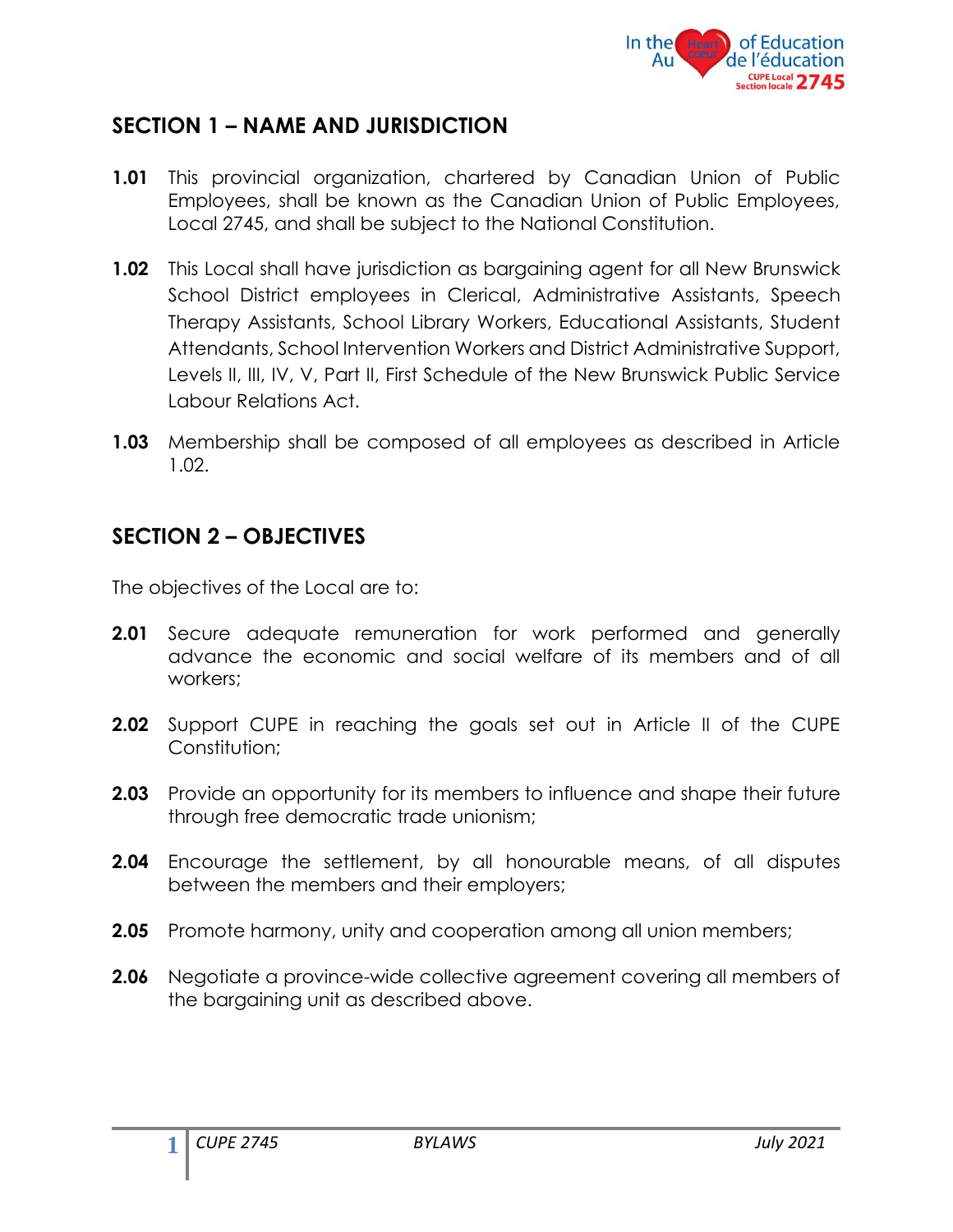

#### <span id="page-3-0"></span>**SECTION 3 – INTERPRETATION AND DEFINITIONS**

- **3.01** Whenever the gender-neutral (they/them) appears in this agreement it shall also mean all genders.
- **3.02** Numbers of articles at the end of sections or subsections refer to relevant articles of Appendix "B" of the CUPE Constitution, which should be read in conjunction with these Bylaws.
- **3.03** National Office refers to CUPE headquarters and the abbreviation "CUPE" is always used with a national connotation, unless stated otherwise.
- **3.04 Local** when used in these Bylaws shall mean Provincial Local of 2745 in Section 1 of these Bylaws
	- a) Provincial Inner Executive The Provincial Inner Executive will consist of the Provincial President, Provincial Vice President, Provincial Recording Secretary, Provincial Secretary Treasurer
	- b) Provincial Executive Board The Provincial Executive Board will consist of the Provincial Inner Executive and seven (7) Regional Vice **Presidents**
	- c) Provincial Board The Provincial Board shall consist of the Provincial Inner Executive, seven (7) Regional Vice Presidents and 21 Zone Shop Stewards
- **3.05 Trustees** Three (3) elected trustees responsible for auditing the books of the Local
- **3.06 Emergency** something that was not known 12 hours before its occurrence.
- **3.07 Bylaws**  shall mean the regulations governing the Local.
- **3.08 Regions and Zones** geographic areas as laid down in Section 13 of these Bylaws.
- **3.09 Annual General Meeting (AGM)** shall mean the Annual General Meeting of the Local and the abbreviation AGM shall be used throughout the bylaws.
- **3.10 Local Union Constitution** shall mean these Bylaws.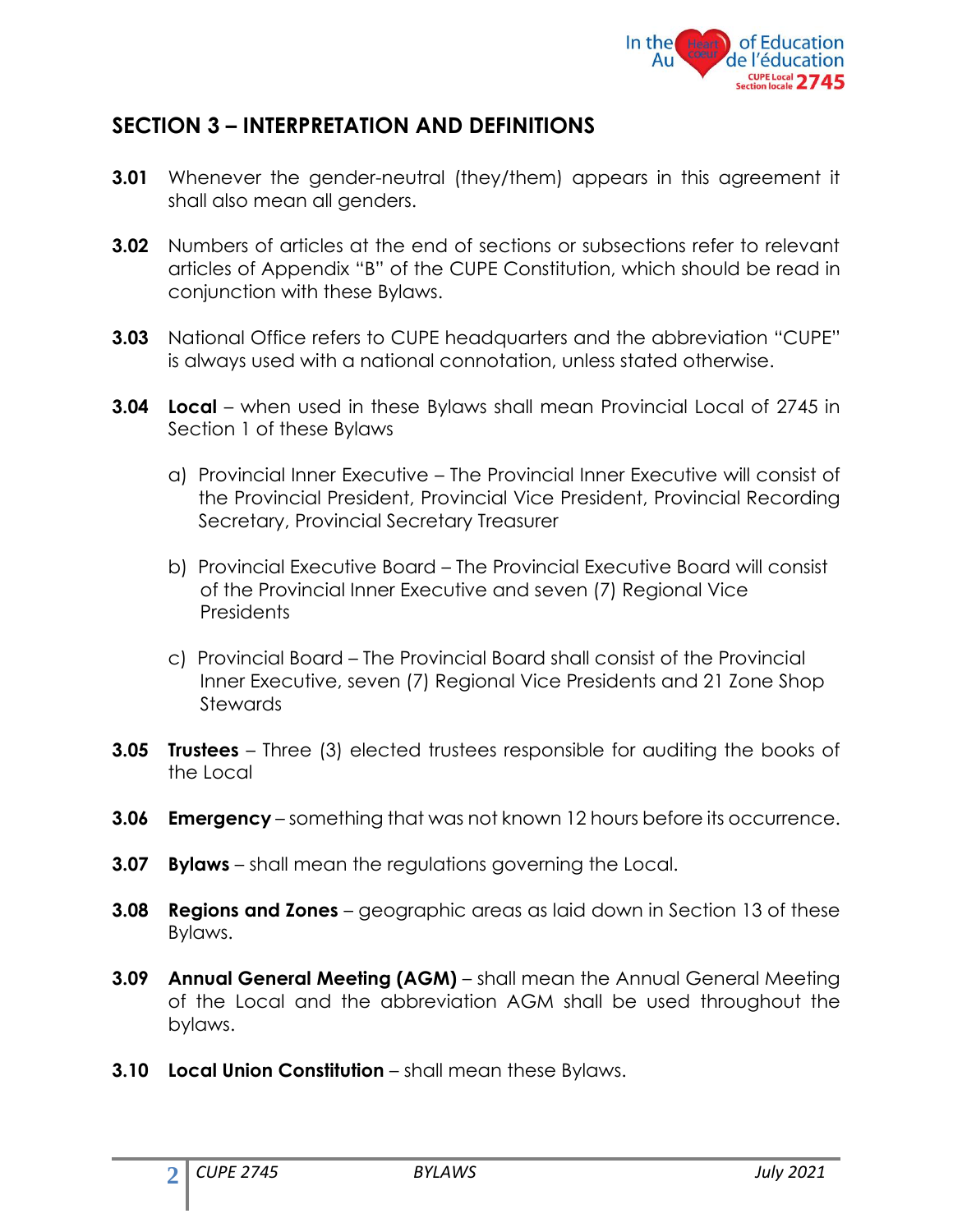

- **3.11 National Constitution**  shall mean the National Constitution of the Canadian Union of Public Employees.
- **3.12 Canadian Union** shall mean the Canadian Union of Public Employees.
- **3.13 National –** shall mean the National Office of the Canadian Union of Public Employees.
- **3.14 Constitution –** where used alone shall mean the National Constitution of the Canadian Union of Public Employees.
- **3.15 "Annual General Membership Meetings"**  shall mean all duly called meetings outlined in Section 15.03 of these Bylaws.

#### <span id="page-4-0"></span>**SECTION 4 – STRUCTURE OF LOCAL ON THE PROVINCIAL LEVEL**

The Local shall have the following provincial officers who shall be officially elected by majority vote and sworn into office at the AGM, which will be held in the month of May of each year.

The Inner Executive Officers may not hold the position of Regional Vice President, Chief Shop Steward or Zone Shop Steward.

#### **4.01 President**

The Provincial President will be a full-time position. That the remuneration be that of the highest classification in the bargaining unit. This Local shall reimburse the employer for all wages and benefits. The newly elected president shall be elected on odd years and serve a term of two (2) years.

#### **4.02 (a) Vice President**

The newly elected Provincial Vice President shall be elected on even years and serve a term of two (2) years.

(b) Bilingual Vice President

As per Article 5.02 (b).

#### **4.03 Secretary-Treasurer**

The newly elected Provincial Secretary-Treasurer shall be elected on odd years and serve a term of two (2) years.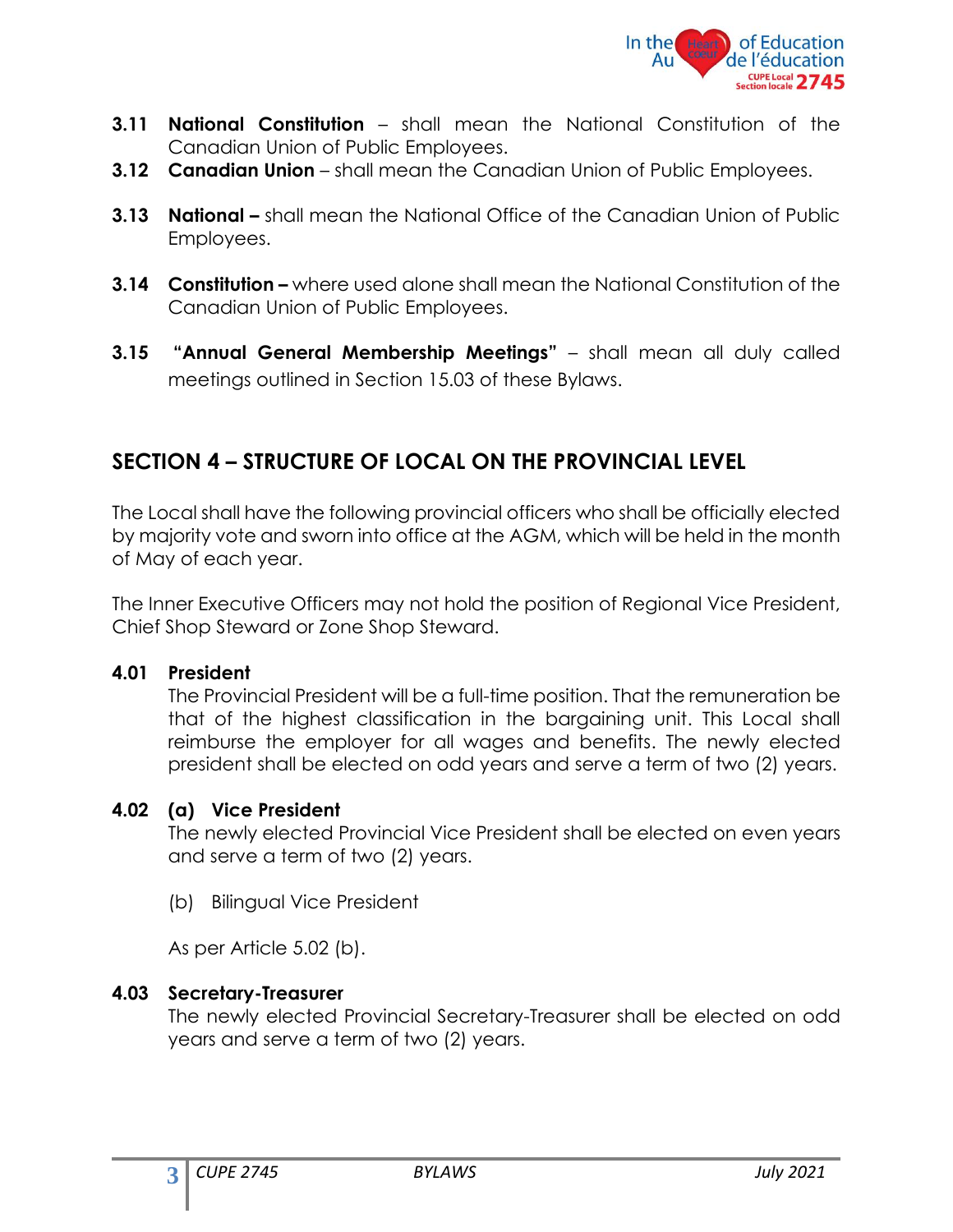

#### **4.04 Recording Secretary**

The newly elected Provincial Recording Secretary shall be elected on even years and serve a term of two (2) years.

**4.05 (a)** Seven (7) Executive Board Members shall be elected in the following manner: Regional Vice Presidents elected the members of their Region at the AGM

Meeting shall automatically become a member of the Provincial Executive Board. The position of Regional Vice President shall be elected on odd years and serve a two (2) year term. These elections shall be majority vote.

**(b)** A Chief Shop Steward shall be elected from among the three (3) Zone shop stewards within that region. The position of the Chief Shop Steward shall be elected on even years and serve a two (2) year term. These elections shall be majority vote.

- **4.06** A Regional Vice President or Shop Stewards are eligible to run for any Executive Position, but no member may hold two (2) elected positions on the provincial board.
- **4.07** Should any vacancy occur among the Provincial Board, the Provincial Inner Executive shall have the authority to fill such vacancy for the balance of the term.

#### **4.08 Trustees**

Mandate: 3 years 2 years 1 year

Trustees shall be elected at the AGM. The Trustee receiving the largest number of votes shall be elected for a three (3)year term, the Trustee receiving the second largest vote shall be elected for a two (2) year term and the Trustee receiving the third largest number of votes shall be elected for a one (1) year term. Subsequently, one (1) Trustee shall retire each election year as the term for which such Trustee was elected expires and succeeding Trustees shall be elected for a three (3) year term. The retiring Trustee shall be eligible for re-election.

The committee shall select a chairperson. If a vacancy occurs during a term of office, the Provincial Inner Executive will appoint a replacement until the next AGM when an election shall be held to fill the unexpired term of office in order to prevent overlapping in terms of office.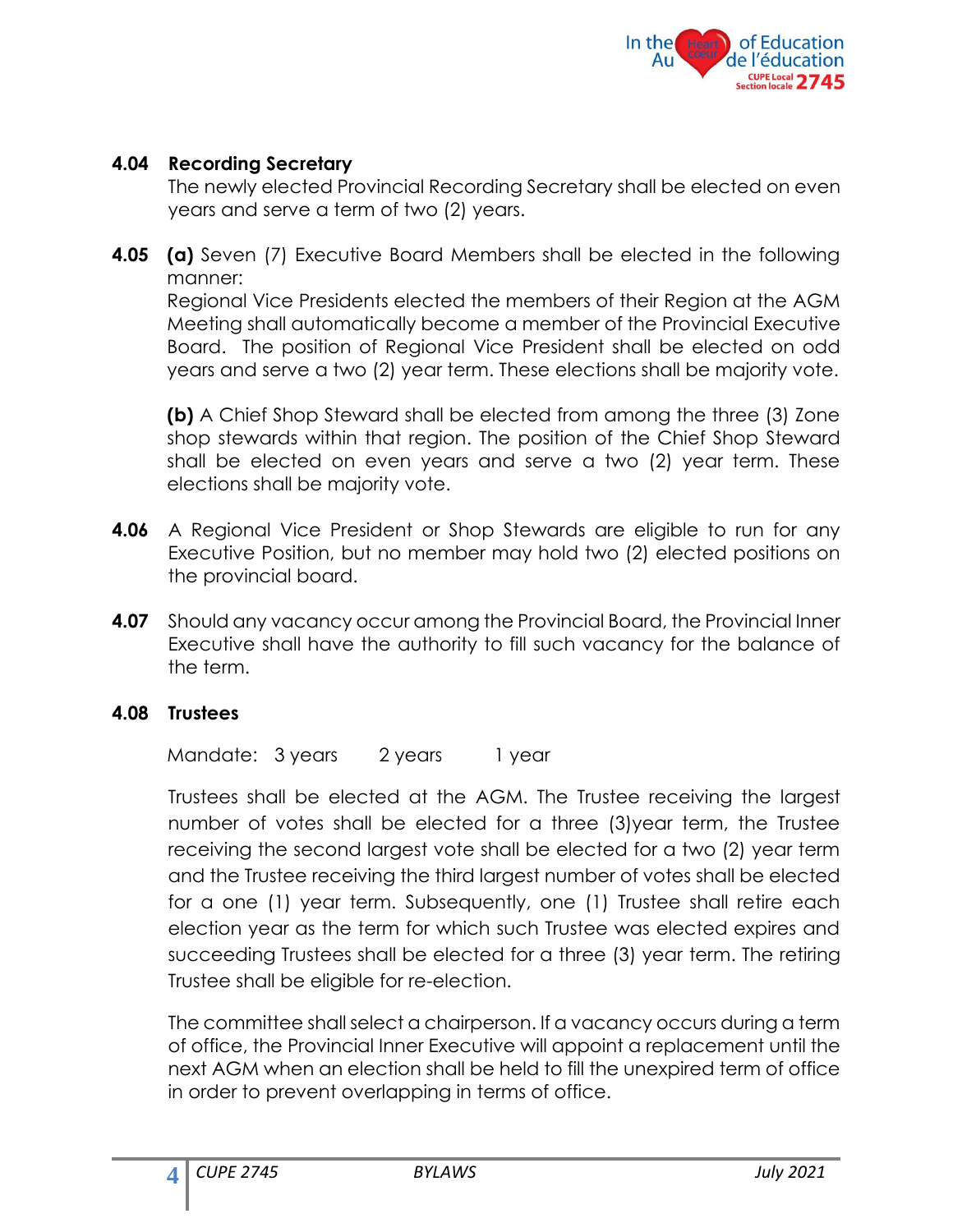

The plurality rule will apply for the trustees' elections. To win, a candidate must have more votes than their opponent. In the example that 3 delegates must be elected on six (6) candidates, the three with more votes will be declared elected.

**4.09** After nominations, each nominee shall be given a maximum five minutes to speak if they so wish before taking a vote.

#### <span id="page-6-0"></span>**SECTION 5 – DUTIES OF PROVINCIAL OFFICERS**

**5.01 President** – The President shall chair at all meetings of the Local Union; sign all orders on the Treasury when ordered by the Local Union; and transact such other business which may be necessary for the proper functioning of the Local Union. Any President, who cannot qualify for a bond, shall immediately be disqualified from their office and the Local Union shall proceed with the election of another President or the Provincial Executive Board may appoint a President to fill the unexpired term of office. The President shall attend all adjudications and Board hearings where possible.

At the end of their mandate, the President shall turn over to their successor all properties and assets, including funds, books and records belonging to the Local Union.

- **5.02 (a) Vice President** The Vice President shall perform the duties of the President in the absence of that officer and, in the case of the resignation or death of the President, shall perform the duties of the President until such vacancy is filled as provided for in the Local Union Constitution. They shall also preside when called upon by the President and at times when the President may be temporarily unable to discharge their duties. The Vice President shall, if directed by the President, attend all adjudication and Board hearings where possible. At the end of their mandate, the Vice President shall turn over to their successor, all properties, and assets, including funds, books and records belonging to the Local Union.
	- **(b)** Should the President and Vice President be unilingual a second bilingual Vice President who shall be bilingual, be officially elected by majority vote at the AGM. The bilingual Vice President shall not hold the position of Regional Vice President, Chief Shop Steward, or Zone Shop Steward. The bilingual Vice President shall not replace the Provincial President at any time. The only duty that this position is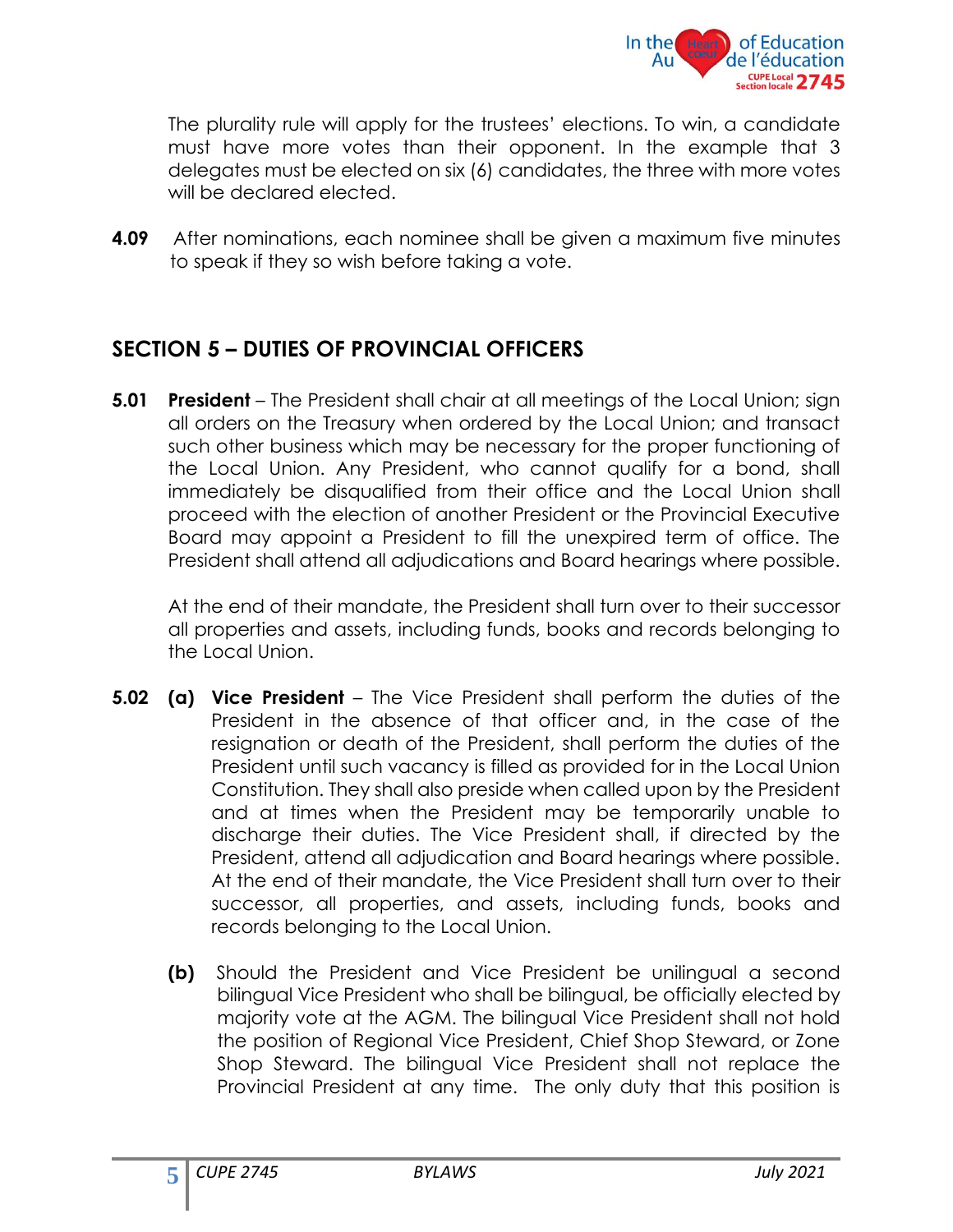

responsible for is to communicate with the employer and/or designates. This position will be part of the Inner Executive Board.

**5.03 Secretary-Treasurer** – The Secretary-Treasurer shall keep all financial accounts of the Local Union and shall maintain correct and proper accounts of all its members. They shall receive all initiation fees, dues, assessments, and fines from members of the Local Union and shall deposit same in the name of the Local Union in such bank or credit union as the Union may direct. They shall make all disbursements for the Local Union as provided for in Article B.4.4. of the National Constitution. A monthly report shall be prepared and presented to the Provincial Executive Board and annually to the delegates at the AGM. It shall be the duty of the Secretary-Treasurer to keep on file all receipts for money sent to the CUPE National office during the year.

The Local Union shall be properly bonded with a faithful performance of duty bond for the positions of President, Secretary-Treasurer, Vice President and Recording Secretary. Such coverage shall be as follows:

| President           | \$10,000 | ı Vice President    | \$5,000 |
|---------------------|----------|---------------------|---------|
| Secretary Treasurer | \$10,000 | Recording Secretary | \$5,000 |

The Secretary-Treasurer shall forward to the National Secretary-Treasurer of CUPE, on the official monthly report forms provided, not later than the  $15<sup>th</sup>$ day of each month, all financial obligations owing to the CUPE National Office. They shall forward one dollar (\$1) of each initiation fee on all members admitted, (except for those named on the list forwarded with the application for charter), along with the per capita tax on all dues received by the Local Union. The report shall also set out the number of members on whom per capita is being paid.

The Secretary-Treasurer of the provincial Local shall turn over the books of the Local Union to a chartered accountant approved by the Provincial Executive Board as deemed necessary or in the event of the change of Secretary Treasurer.

The accountant may examine the books and records of the Secretary-Treasurer and inspect or examine all properties, bonds, and all other assets of the Local Union and shall report their findings to the Provincial Executive Board following the end of each half year on the condition of the funds and accounts, the number of members in good standing, the number of members initiated, expelled or suspended, admitted or withdrawn, together with such other information they may deem necessary to the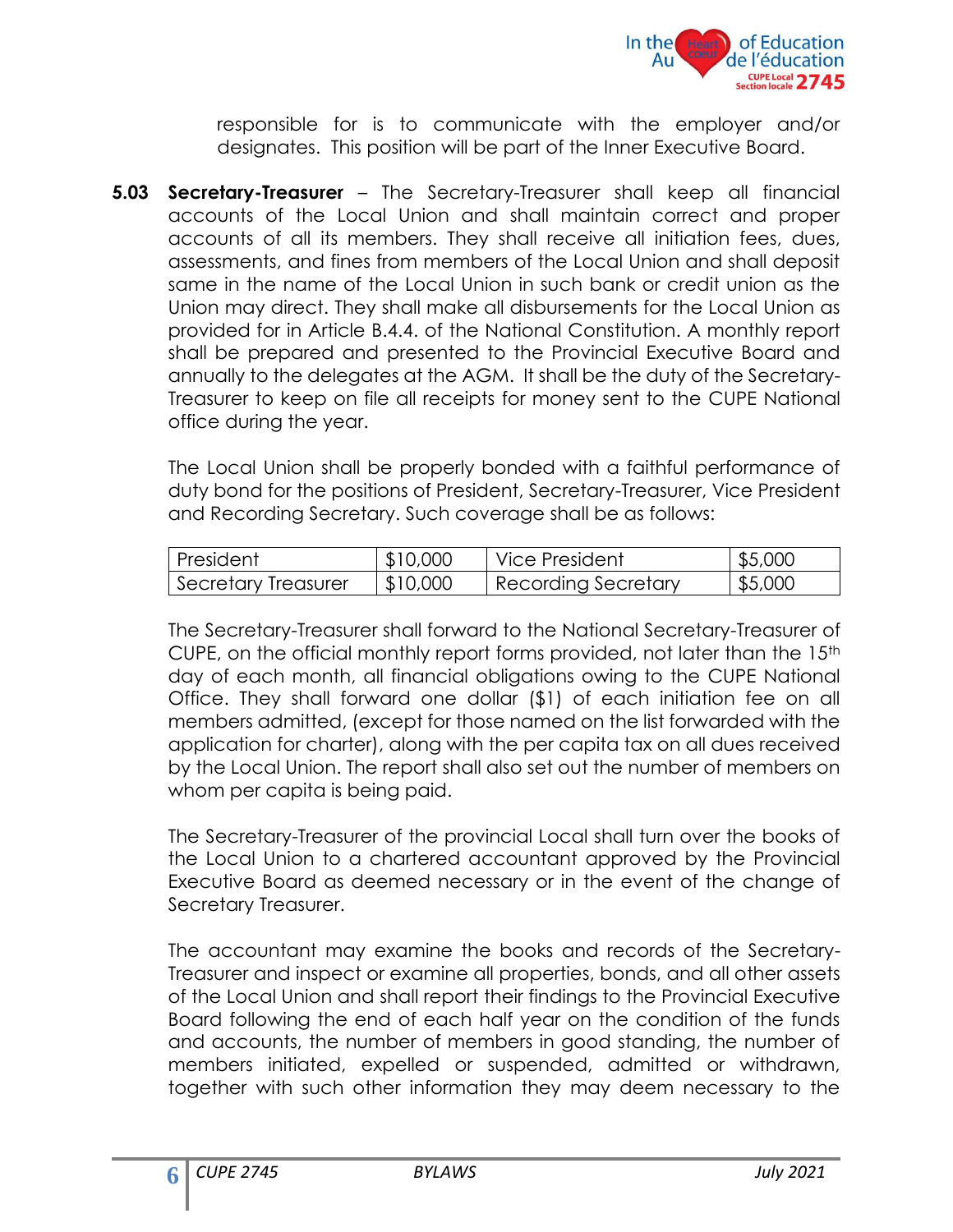

efficient and honest administration of the Local Union. The accountant shall transmit a copy of such report to the National Secretary-Treasurer of CUPE.

The Trustees shall then report to the membership at the AGM the findings of the accountant.

The chartered accountant shall audit the books of the Local Union in accordance with Appendix B.3.11 of the CUPE Constitution.

At the end of their term of office, the Secretary-Treasurer shall turn over to their successor, all properties and assets, including funds, books and records belonging to the Local Union. Any Secretary-Treasurer who cannot qualify for a bond, shall immediately be disqualified from their office and the Local Union shall proceed with the election of another Secretary-Treasurer or the Provincial Executive Board may appoint a Secretary-Treasurer to fill the unexpired term of office.

The Secretary Treasurer will get one (1) paid day, if needed, every two (2) weeks to help with their responsibilities.

**5.04 Recording Secretary** – The Recording Secretary shall keep a correct, full, and impartial record of the proceedings of all meetings of the Provincial Executive Board. They shall read them at the next appropriate meeting for approval. They shall refer all correspondence to the Provincial Executive Board and read such as requested. They shall receive and issue all correspondence of the Local, except that of a monetary nature. In addition, it shall be their responsibility to make hotel/motel reservations, accommodations for meetings, send out notices of meetings and perform such other duties assigned by the President in conjunction with the Provincial Executive Board.

At the end of their mandate, the Recording Secretary shall turn over to their successor, all properties, and assets, including funds, books and records belonging to the Local Union.

Any Recording Secretary who cannot qualify for a bond, shall immediately be disqualified from their office and the Local Union shall proceed with the election of another Recording Secretary or the Provincial Executive Board may appoint a Recording Secretary to fill the unexpired term of office.

The Recording Secretary will get one (1) paid day, if needed, every two (2) weeks to help with their responsibilities.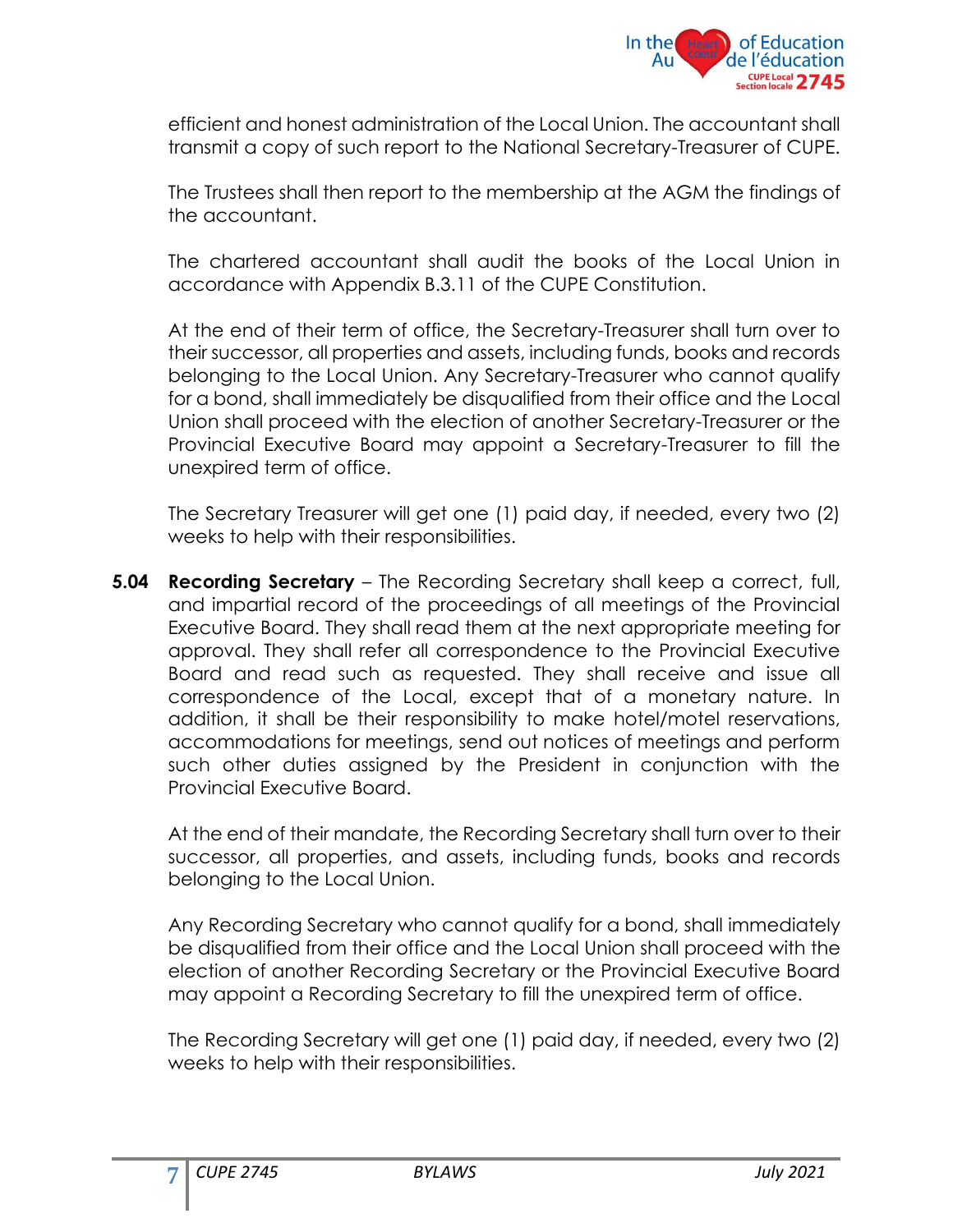

**5.05 Regional Vice Presidents** – Regional Vice Presidents shall act as executive members of the Provincial Executive Board and shall fulfil their duties as outlined in 13.07.

The Regional Vice-President will get one (1) paid day, if needed, every two (2) weeks to help her in her responsibilities

**5.06 Trustees** – The Trustees shall examine and audit the books and records of the Secretary-Treasurer and inspect or examine all properties, bonds, and all other assets of the Local every six months and shall report to the next executive board meeting following the end of each audit on the condition of the funds and accounts**.** The Trustees shall present a copy to the inner executive and forward a copy to the National Secretary-Treasurer.

#### <span id="page-9-0"></span>**SECTION 6 – PROVINCIAL EXECUTIVE BOARD**

- **6.01 (a)** The Local shall have a Provincial Executive Board which shall be comprised of the following provincial officers: President, Vice President, Secretary-Treasurer, Recording Secretary and seven (7) Regional Vice Presidents. Regional Vice Presidents may not hold the position of President, Vice President, Secretary-Treasurer, Recording Secretary or Trustee.
- **6.02** The Provincial Executive Board or a majority of the Provincial Board shall govern the Local between AGM.
- **6.03** The Provincial Executive Board shall meet on a quarterly basis but may be called together at any time by the President or by a decision of more than 50% of the Provincial Executive Board.
- **6.04** Advance notice of at least fourteen (14) days will be given for regular Board meetings except in cases of emergency or for special Provincial board meetings.
- **6.05** A quorum for decision making at any Provincial Board meeting shall be a majority of the Provincial Board as constituted.
- **6.06** Minutes of Provincial Executive Board Meetings will be sent to all the Provincial Executive Board members, Coordinator of the Local within a reasonable time following the Provincial Board meeting.
- **6.07** The Provincial Executive Board shall hold title to any real estate or properties of the Local. They shall have no right to sell, convey or encumber any real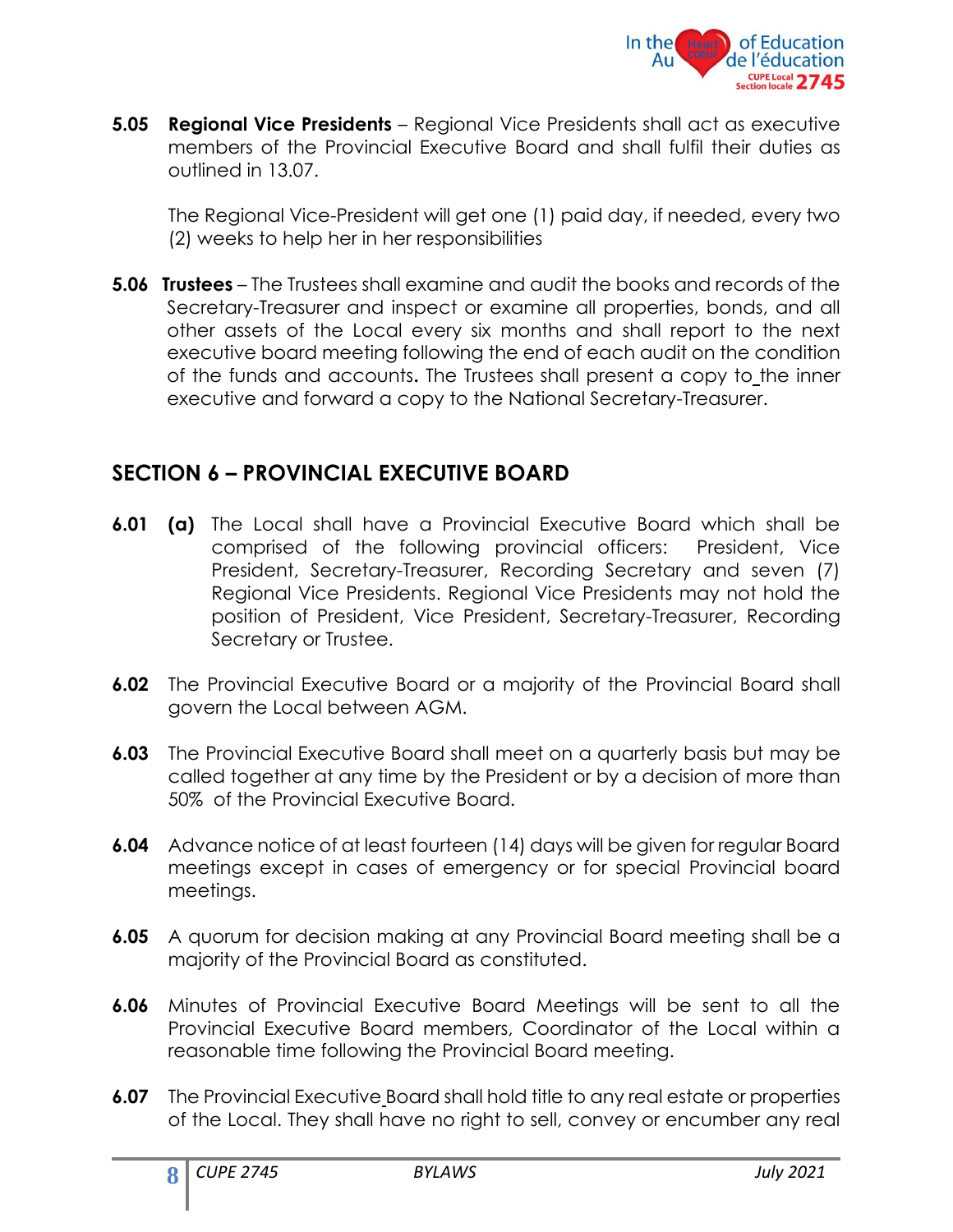

estate without first giving notice and then submitting the proposition to an AGM Meeting and having such proposition approved.

**6.08** If an officer fails to attend three consecutive membership meetings, board meetings or three consecutive executive meetings without good and sufficient reason, their office will be declared vacant and filled at the next provincial board meeting.

#### <span id="page-10-0"></span>**SECTION 7 – MONETARY STRUCTURE OF THE LOCAL**

- **7.01 (a)** The membership fee to join this Local Union will be \$1 per member; of which will go to the Provincial Secretary-Treasurer to be sent to National Secretary Treasurer. The Regional Vice President will be responsible to collect the fees.
- **7.02 (a)** The dues structure of the Local will be as follows:2% of wages for all members.
	- **(b)** In the event of a strike, designated workers will pay (over and above the regular dues) 10% of their gross wage. This raise in union dues will be in effect until the end of such strike and the funds will be used for the sole purpose of providing strike pay to those members that are on strike and qualify for strike pay.
- **7.03** All dues will be placed in the Local's treasury and all disbursements will be made by cheque from the Local's treasury.
- **7.04** The signing officers of this Local on all cheques will be the Secretary-Treasurer who will be bonded in an amount not less than \$10,000 and either the President**,** Vice President or Recording Secretary.
- **7.05** The Secretary-Treasurer will be responsible for the treasury of the Local for disbursements from the treasury and it will be their responsibility to see that all legitimate bills are paid promptly. Vouchers shall be recommended by the Secretary-Treasurer and approved by the President.
- **7.06** When the Provincial Board members or Trustees are required to perform their elected duties on working days, wages will be paid at the rate the employee would earn if they were working at their regular employment with exception of any meetings paid for by the employer.
- **7.07 (a)** Mileage and meal rates will be as determined by CUPE NB

*Current CUPE NB Rate (Subject to change) Mileage 58¢ per kilometer*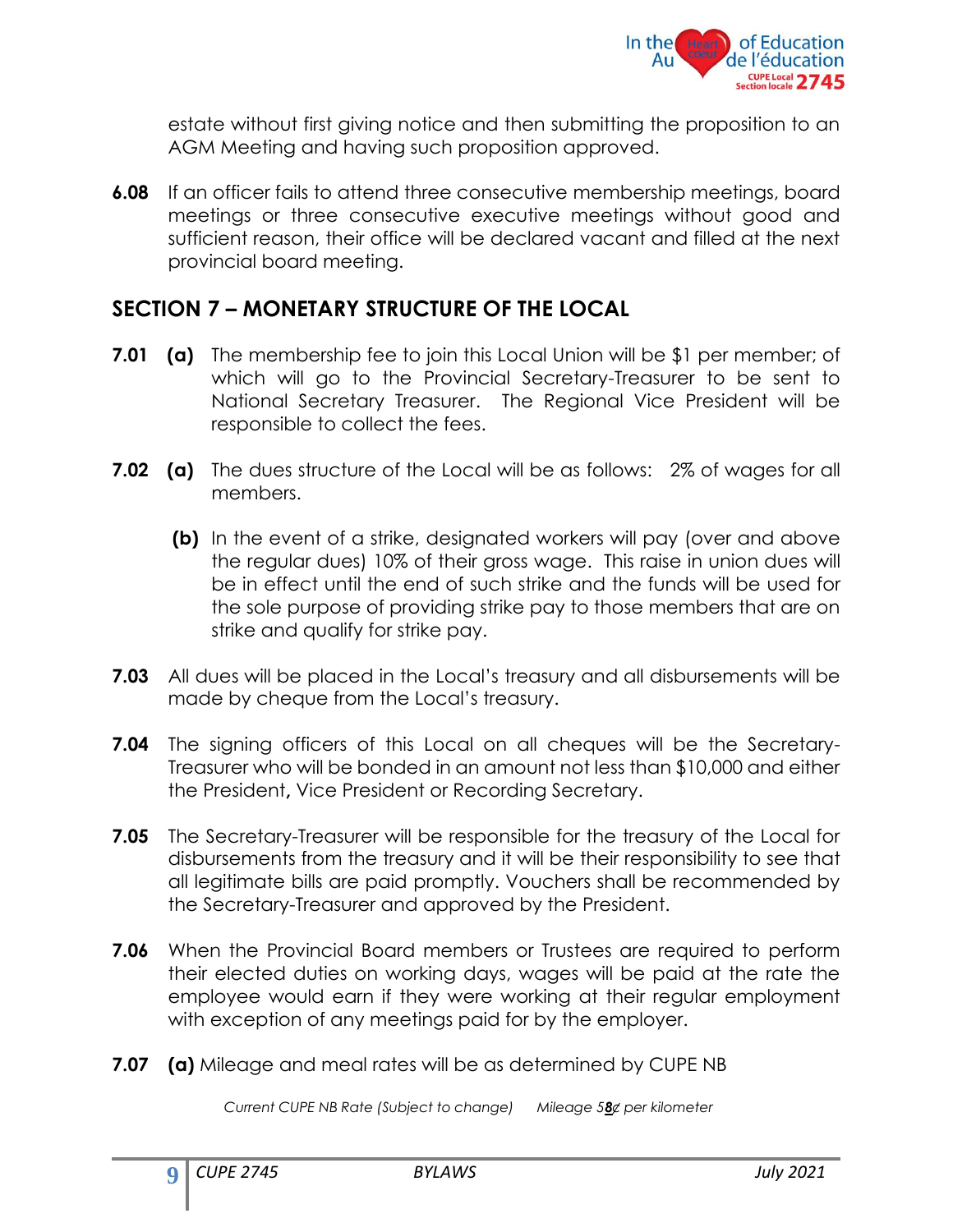

 *In-province per diem will be \$65 per day broken down as follows: Breakfast: \$15 Lunch: \$20 Dinner: \$30*

Out-of-province per diem shall be \$100 per day. Lodging will be at hotel/motel rates. When travelling other than by vehicle, the Local will reimburse for the actual cost of transportation.

**(b)** Where accommodation is available for Union business of more than one day's duration, a member of the Provincial Board or a Trustee who chooses to travel daily, shall receive on the first day the current mileage rate and on subsequent days they will receive the lowest rate between accommodation or mileage. This section does not apply to emergencies or uncontrollable circumstances.

**7.08** Child/Dependent Care Allowance

Members of the Provincial Board and trustees who have to pay dependent care expenses in order to fulfill their duties, rates will be as determined by CUPE NB (24 hours) per family.

No child/dependent care allowance will be paid when receiving regular wages. Duly signed receipts must accompany requests for reimbursement.

Dependent care guidelines shall be amended "as needed" to reflect the change in dependent care by the Executive Board at the next Executive meeting, following the AGM. The Regional Vice Presidents will be responsible for presenting the updated guidelines to their membership, in each individual Zone, at the next Zone meeting following the Executive Board Meeting.

#### **7.09** On-site Child Care

**(a)** On-site childcare shall be provided for any CUPE 2745 functions/meetings, if necessary, at the discretion of the Inner Executive Officers. This article is not intended to apply to Zone Meetings.

**(b)** When a member attends a function/meeting hosted by CUPE Local 2745 and childcare is required but meals are not provided, they will receive meal rates as follows: Breakfast \$10, Lunch \$10 and Dinner \$10 per child in their care which will apply for children 12 years or younger.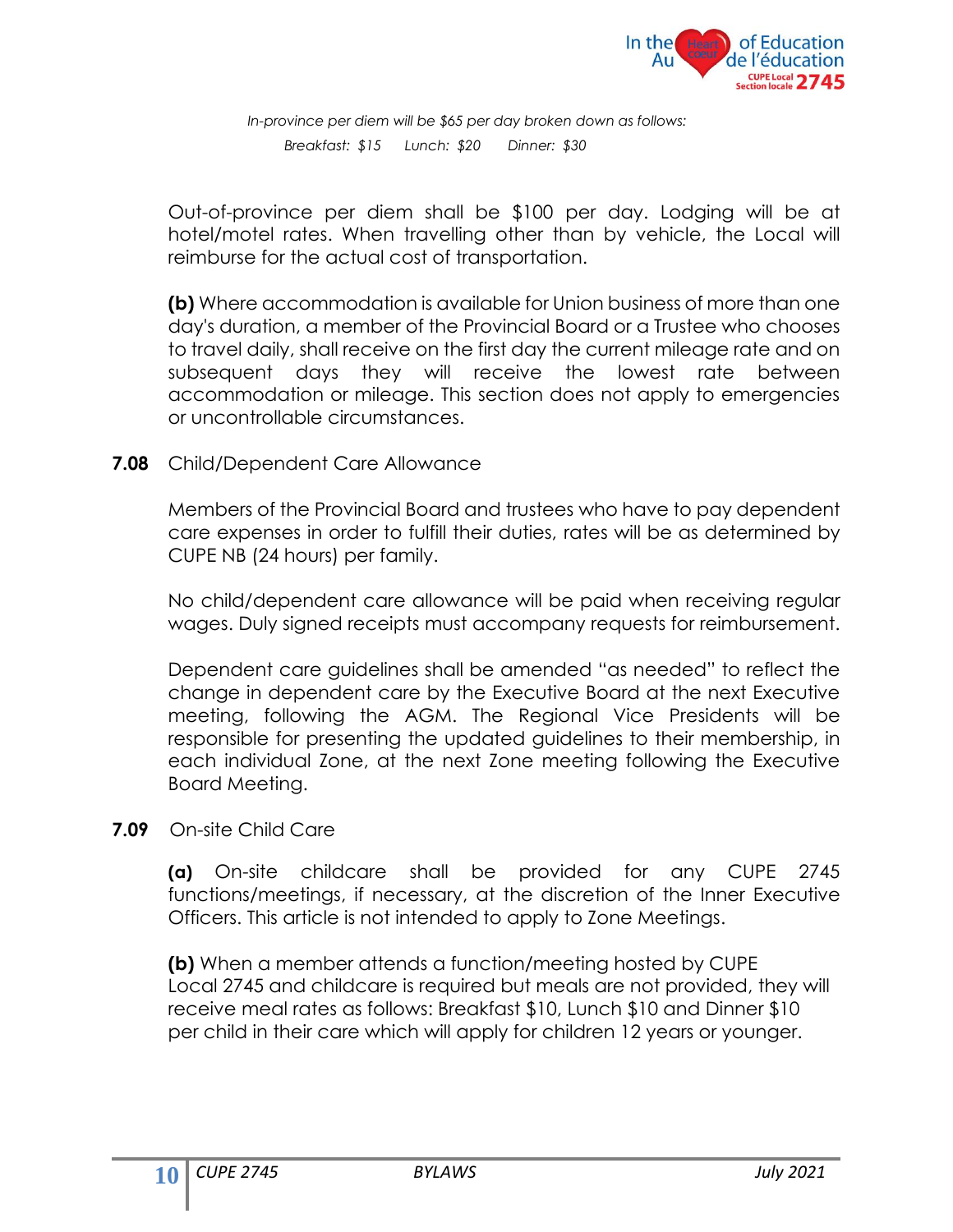

#### <span id="page-12-0"></span>**SECTION 8 – AFFILIATIONS**

- **8.01** The Local may become affiliated to the New Brunswick Federation of Labour and to CUPE New Brunswick.
- **8.02** The Local may authorize its Regions to become affiliated to District Labour Councils and CUPE councils where such exist.
- <span id="page-12-1"></span>**8.03 (a)** Election of delegates to conventions and election of their alternates – President, Vice President, Secretary-Treasurer and Recording Secretary shall have first option to attend conventions. Any other delegate or alternate thereof will be elected by a majority vote of the Provincial Executive Board or Provincial Board.
	- **(b)** Where the Provincial Board members attending seminars, conferences or conventions other than local 2745, they must share a room. Those who choose not to share a room must pay half the cost of the room for each night that this room is necessary.

#### **8.04** CUPE NB Annual Convention

The Provincial Board may attend the CUPE NB Annual Convention. This would be an option not an obligation.

#### **SECTION 9 – PROVINCIAL COMMITTEES AND FUNCTIONS**

**9.01 Special Committees** – The Provincial Inner Executive Board of the Local shall have the authority to appoint and disband special committees from time to time to handle matters of a special nature, which may arise between each AGM.

**Functions** – It shall be the duty of any special committee to act on their terms of reference laid down by the President and Provincial Inner Executive Board.

**9.02 (1) Grievance Committee** – The Provincial Grievance Committee will consist of the President, Vice President, Recording Secretary, Secretary Treasurer and the Regional Vice President concerned. It will be the duty of this committee to police all grievances.

**(2) Labour-Management Committee** – This Committee shall consist of the President, Vice President, Recording Secretary and Secretary-Treasurer. This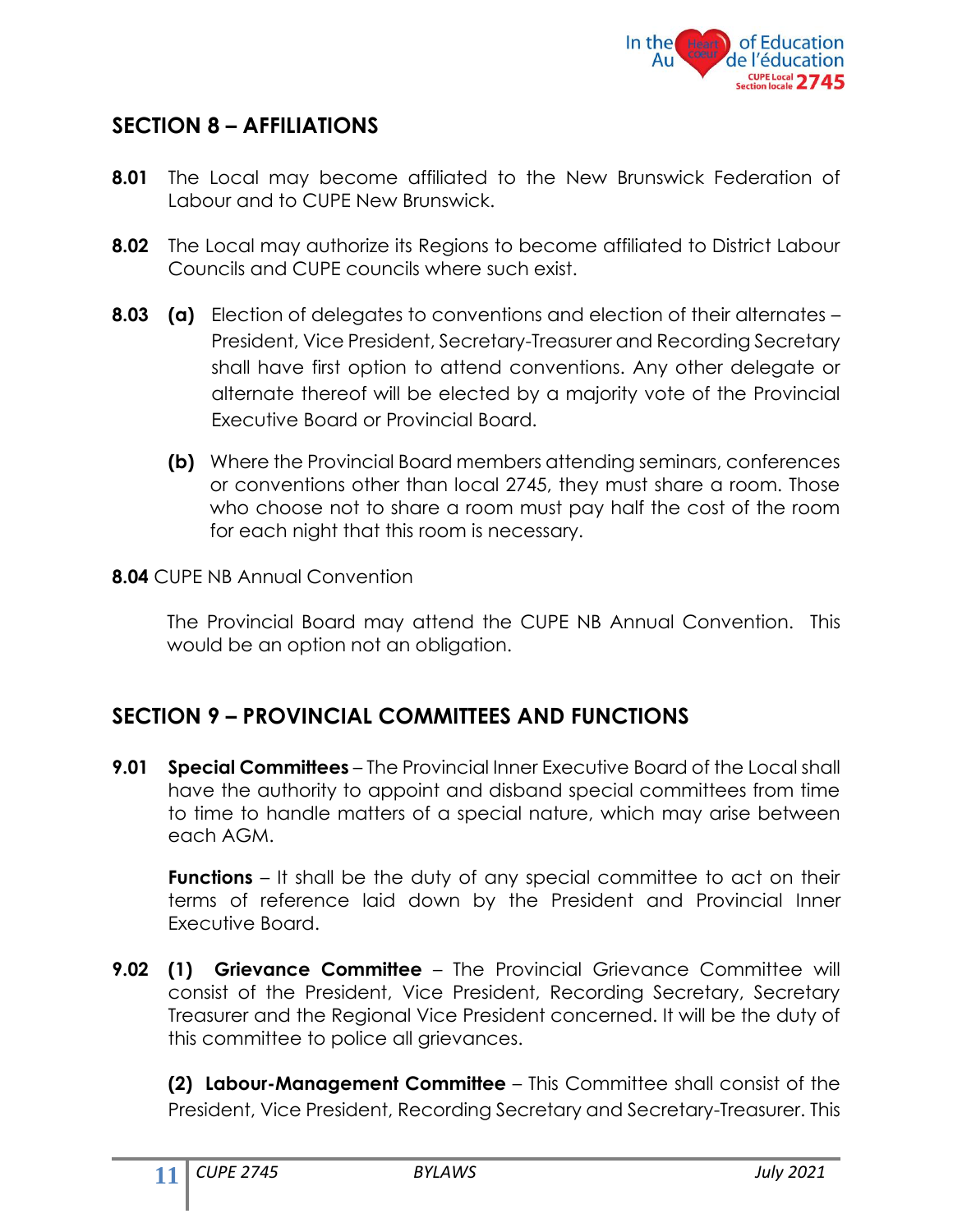

shall be a Standing Committee as such, but the Provincial Inner Executive shall have the power to add members to or delete members from this committee, as the occasion necessitates.

**(3) Pension Committee** – The number of members on the full-time and parttime Pension Committees will be regulated by the Pension Plan documents of each Pension Plan. Members of the Inner Executive Board will sit on each Pension Committee.

**Functions** – This committee shall be responsible to serve on the provincial Pension Committee, in conjunction with the Treasury Board, and oversee the Pension Plan as it relates to the members of CUPE Local 2745.

**(4) Negotiating Committee –** This committee shall consist of the President, Vice President, Secretary-Treasurer, Recording Secretary and seven (7) Regional Vice Presidents. Notwithstanding 10.01 in these Bylaws, the Provincial Executive Board shall have the authority to add as many additional members to the Negotiating Committee as it deems necessary. This committee shall remain in place until a new collective agreement has been ratified.

**Functions** – The function of this committee is to formulate collective bargaining proposals of its own as well as to reflect the priorities of the membership, if possible, from the AGM, and will be responsible for the negotiating of the collective agreement. When a tentative agreement has been reached, it shall be the responsibility of this committee to present the tentative agreement to the Provincial Board and to the membership. This committee shall recommend acceptance or rejection of the tentative agreement.

- **9.03 Standing Committees** The following standing committees shall be elected by the Provincial Board and a member shall sit on not more than two (2) committees. These will be a two (2) year term. The plurality rule will apply for these elections. Each of the following committees will have an additional delegate who does not sit on the Provincial Board elected from the floor of the AGM to sit on the Health and Safety, Bylaws, Education, Pay Equity/Women's and Resolutions.
	- **(1) Health & Safety Committee** This committee shall be elected and will be comprised of five (5) members who are Regional Vice Presidents or Zone Shop Stewards and one additional member elected from the delegates on the floor at the AGM.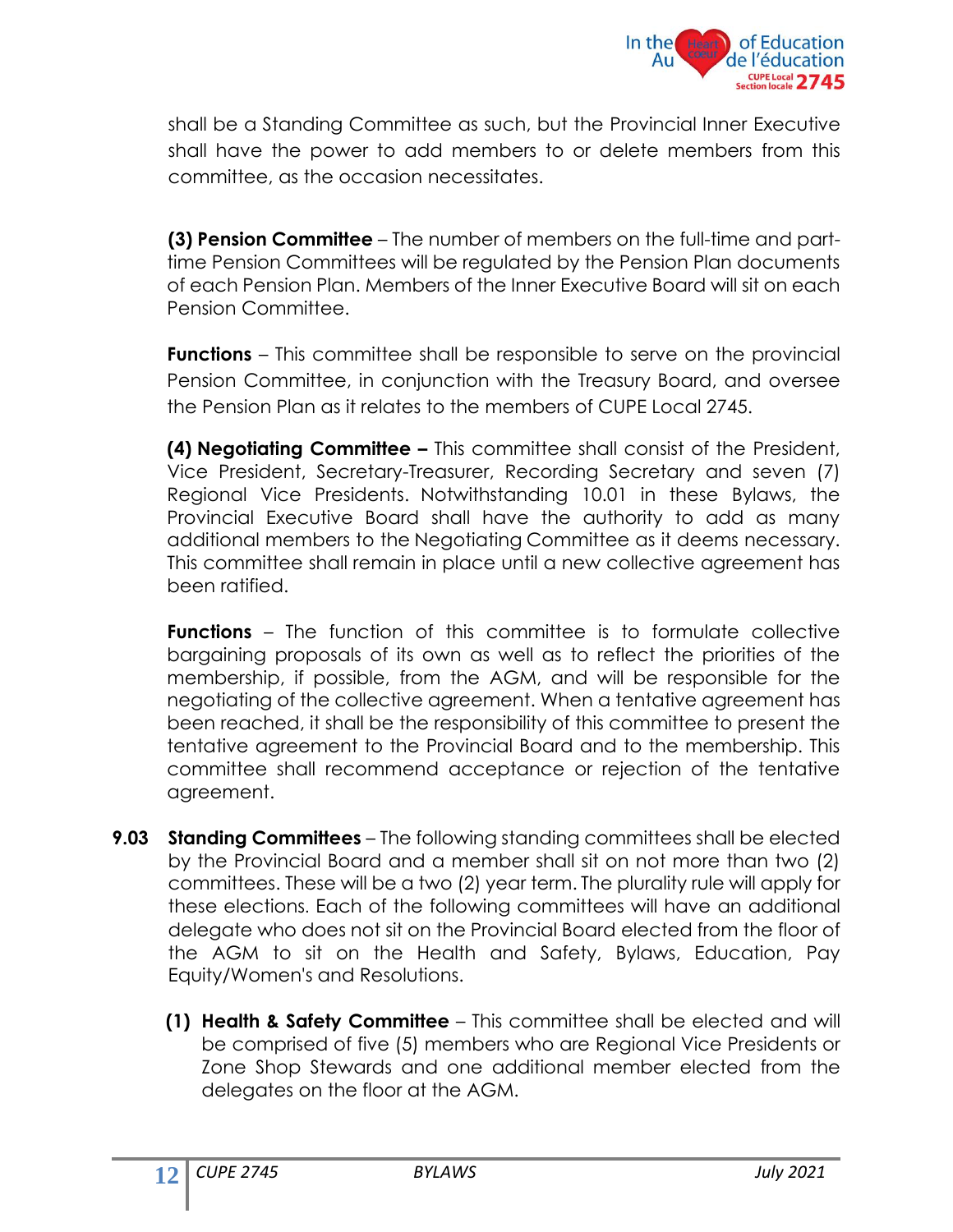

**Functions** – This committee shall be involved in the establishment and enforcement of policy including safety practices and other related duties.

**(2) Sick Leave Bank Committee -** This Committee shall be elected and will comprise of three (3) members with the Provincial President as Advisor.

**Functions** – The Provincial Sick Leave Bank Committee shall oversee the Sick Leave Bank Program on a provincial level.

**(3) Bylaws Committee** – A provincial Bylaws Committee shall be elected and will be comprised of five (5) members who are Regional Vice Presidents or Zone shop Stewards and one additional member elected from the delegates on the floor at the AGM.

**Functions** – The By Law Committee will review the By Laws annually and make recommendations to the Provincial Executive Board on proposed amendments. They will review any proposed amendments received from the Executive Board or membership at the local to ensure that the amendment will conform to the remainder of the By Laws and the CUPE National Constitution. Ensure that the local union's By Laws are written in clear language, ensuring that clear language does not change the intent or meaning of the By Law.

**(4) Education Committee** – This committee shall be elected and be comprised of the Secretary-Treasurer who will act as Advisor and five (5) members who are Regional Vice Presidents or Zone Shop Stewards and one additional member elected from the delegates on the floor at the AGM.

**Functions** – The Provincial Education Committee shall be responsible for all education and educational functions of the Local on a provincial scale. This committee shall coordinate functions of an educational nature between the Provincial Executive Board and the CUPE Education Representative for the Province. This committee shall submit a report to the Executive Board and to the AGM each year outlining its activities and provide a list of the names of the members who attended courses and which ones they attended.

**(5) Pay-Equity/Women's Committee** – This committee shall be elected and will be comprised of five (5) members who are Regional Vice Presidents or Zone Shop Stewards and one additional member elected from the delegates on the floor at the AGM.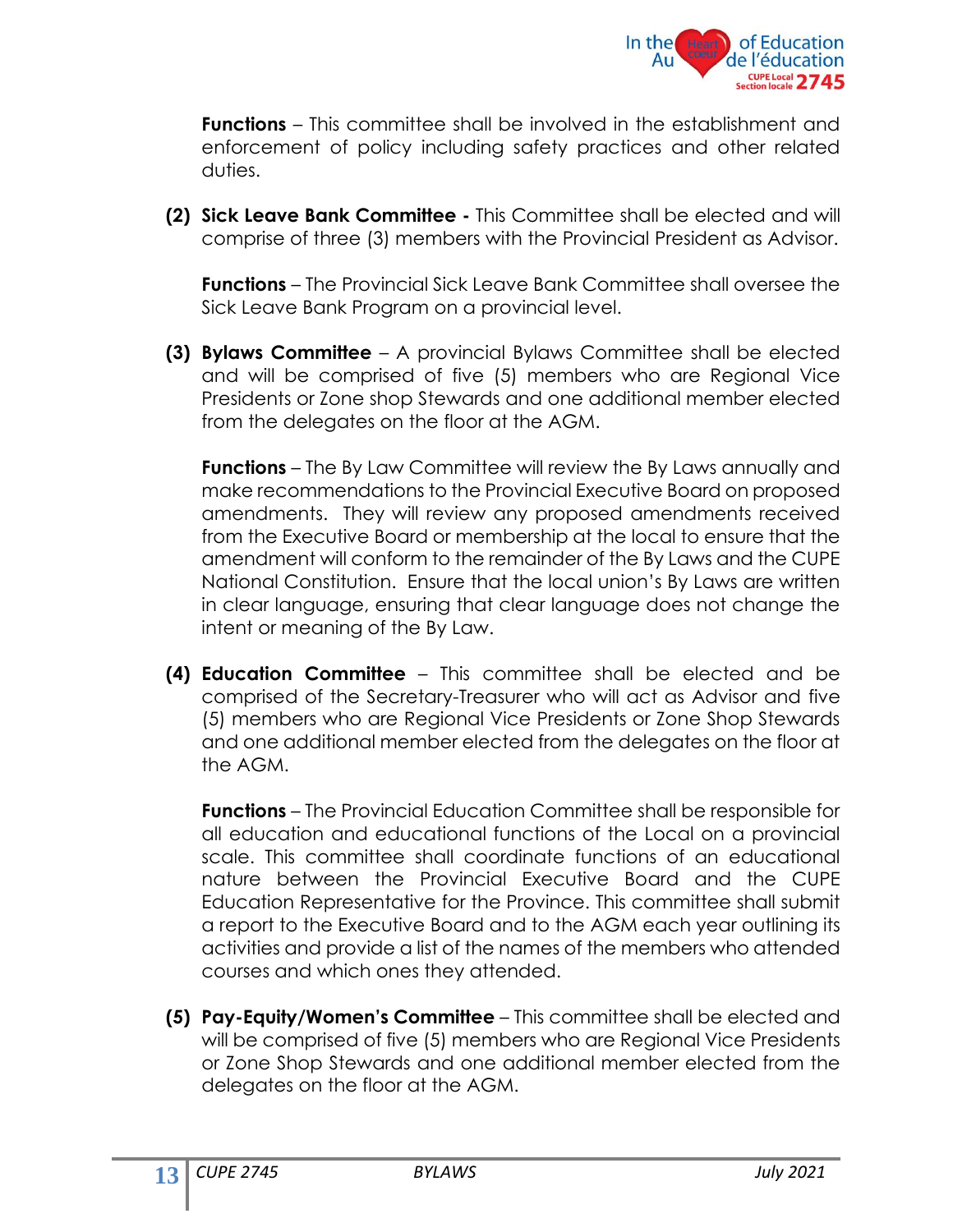

**Functions** – The Provincial Pay Equity/Women's Committee (PPE/WC) shall be responsible to study and to promote pay equity and women's issues within CUPE Local 2745. Improving life of working women within Local 2745, lobby CUPE NB and the NB Federation of Labour to promote women's concerns that include working conditions, childcare, pay equity, domestic violence, and any other issues pertaining directly to women. The (PPE/WC) shall also endorse the creation of women's committees within our Regions.

**(6) Public Relations Committee** – This Committee shall be elected and will consist of five (5) members who are Regional Vice Presidents or Zone Shop Stewards when required for events and special projects.

**Functions** – This committee shall be responsible to promote the positive image of Local 2745.

**(7) Resolutions Committee** – A Provincial Resolutions Committee shall be elected and shall consist of five (5) members who are Regional Vice Presidents or Zone Shop Stewards and one additional member elected from the delegates on the floor at the AGM.

**Functions** – The Resolutions Committee shall be responsible to prepare and write up resolutions in clear language. These resolutions will be presented to the Provincial Executive Board for approval, then forwarded to CUPE NB, to the NBFL or other affiliates for union or social affairs. The resolution committee will report back at the AGM on the past year's resolutions and how they've been actioned.

- **(8) Youth Committee** This Committee is elected and consist of three (3) members who are under the age of thirty-five (35) years old. Members elected to the Youth Committee shall be elected by a plurality vote at the AGM. A member of the Provincial Inner Executive will be assigned as an advisor to this committee and a member of the Provincial Board may also be elected to sit on this committee.
- **9.04** One Inner Executive will be assigned as an advisor to each committee.

#### <span id="page-15-0"></span>**SECTION 10 – NUMBER OF MEMBERS ON COMMITTEES**

**10.01** On all committees in these bylaws or suggested herein, the number of members on any committee shall be not fewer than two; nor more than five; unless already laid down in these bylaws or dictated by the collective agreement.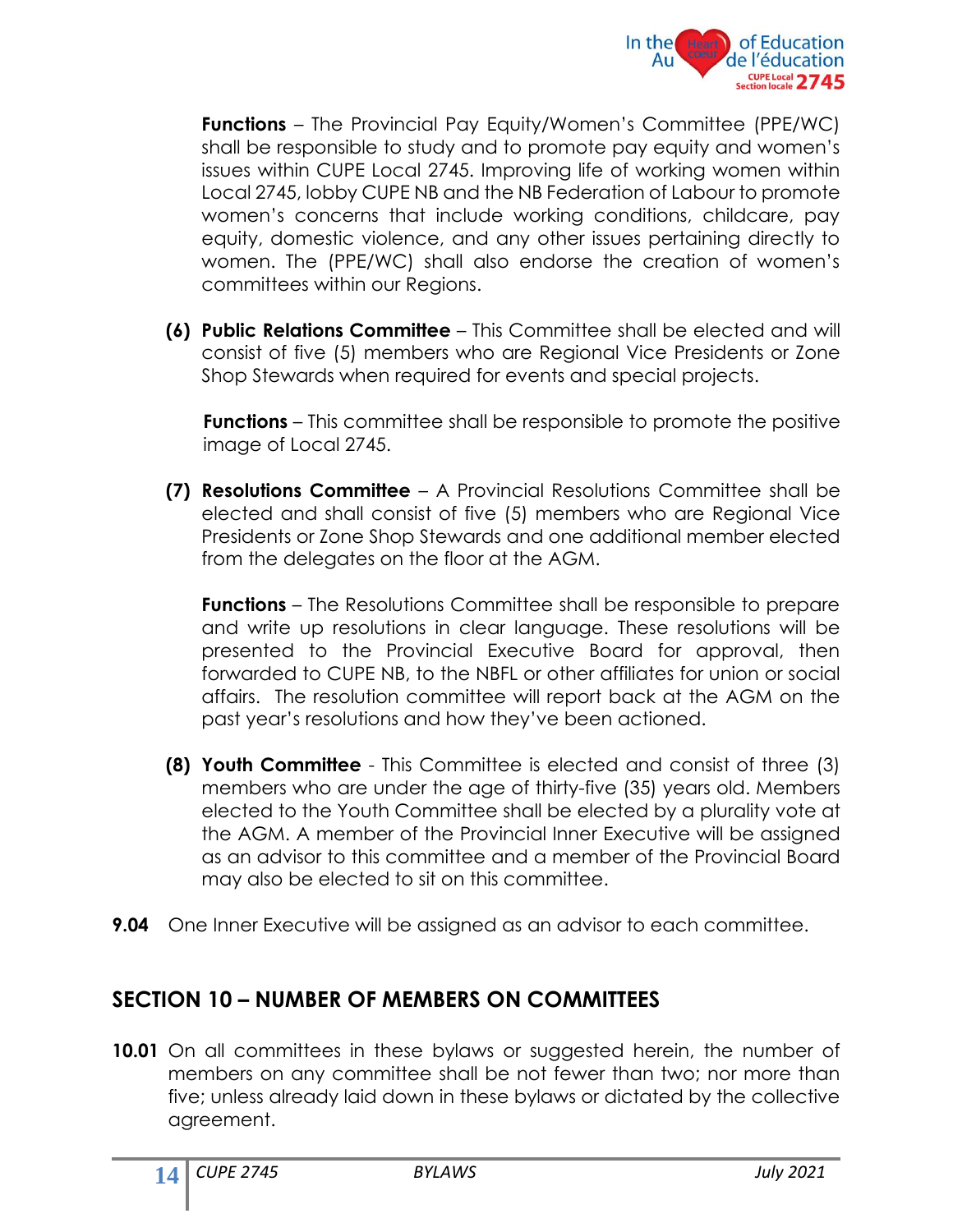

#### <span id="page-16-0"></span>**SECTION 11 – JURISDICTION OF COMMITTEES**

**11.01** The above-noted committees shall have all reasonable and practicable authority to operate for the betterment of the Local; but in no event will any committee or member of a committee have the authority to get the Local into debt in any manner whatsoever, without the full authority of the Provincial Inner Executive.

#### <span id="page-16-1"></span>**SECTION 12 – COMMITTEES AND THE RECORDING SECRETARY**

**12.01** It shall be the responsibility of the Recording Secretary to have an up-todate list of all members of all committees of the Local with the name, address, and telephone number of the committee members. They shall distribute the list to committee members, members of the Provincial Board and the Coordinator of the Local.

#### <span id="page-16-2"></span>**SECTION 13 – STRUCTURE (REGIONS AND ZONES)**

**13.01** For purposes of communication and understanding, CUPE Local 2745 will be divided into seven (7) Regions as follows:

| <b>CUPE 2745 REGION</b> | <b>SCHOOL DISTRICT</b>        |
|-------------------------|-------------------------------|
|                         |                               |
| <b>Region 1</b>         | <b>Anglophone North</b>       |
|                         |                               |
| <b>Region 2</b>         | <b>Anglophone South</b>       |
|                         |                               |
| <b>Region 3</b>         | <b>Anglophone East</b>        |
|                         |                               |
| <b>Region 4</b>         | <b>Anglophone West</b>        |
| <b>Region 5</b>         | <b>Francophone North West</b> |
|                         |                               |
| Region 6                | <b>Francophone North East</b> |
|                         |                               |
| <b>Region 7</b>         | <b>Francophone South</b>      |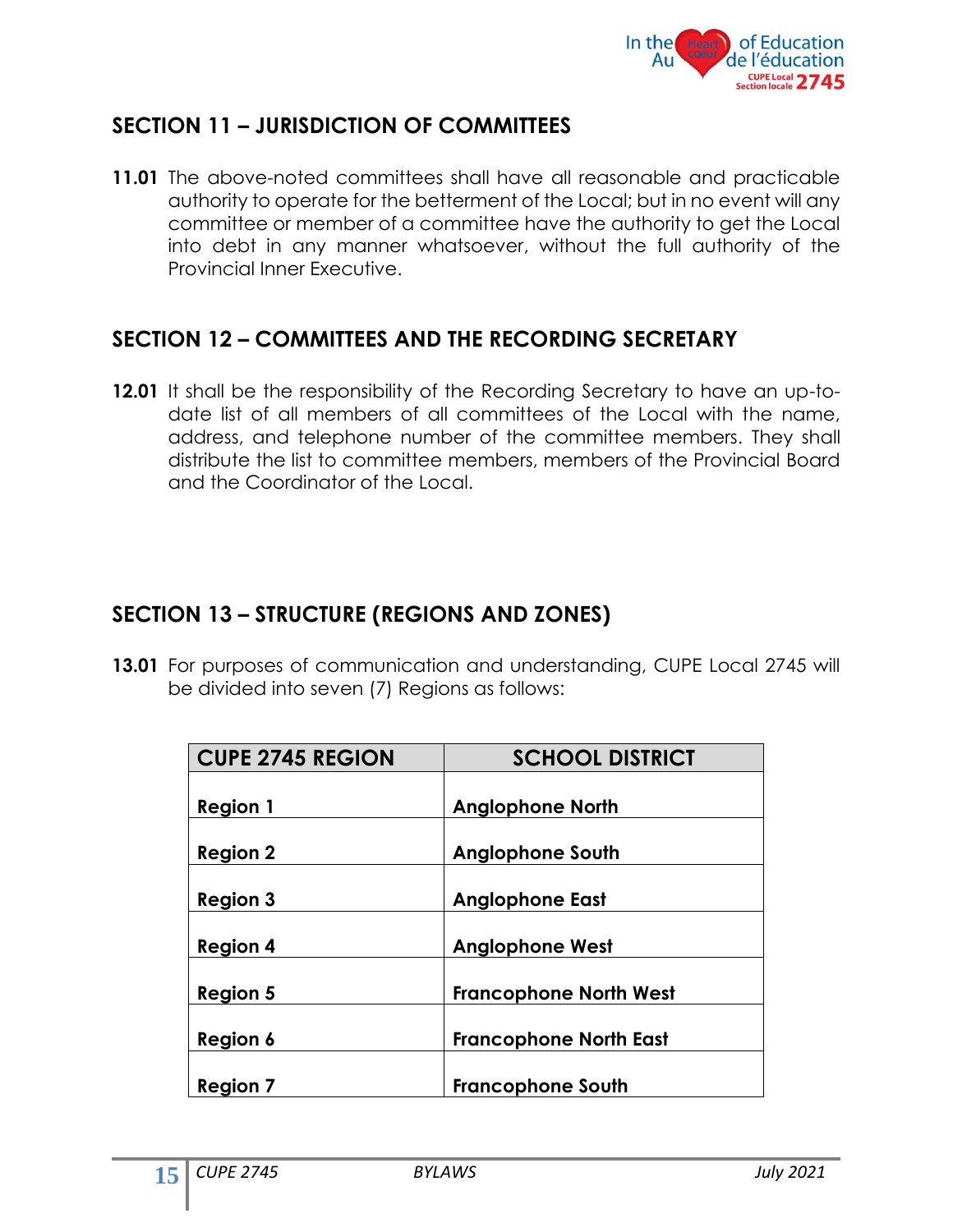

Each Region will be divided into 3 Zones (A, B, C) – as follows: the listings of the schools will be removed from the Bylaws. Should there need to be adjustments; new schools/workplaces, school/workplace closures the Provincial Executive Board will make the adjustments as necessary.



Anglophone School Districts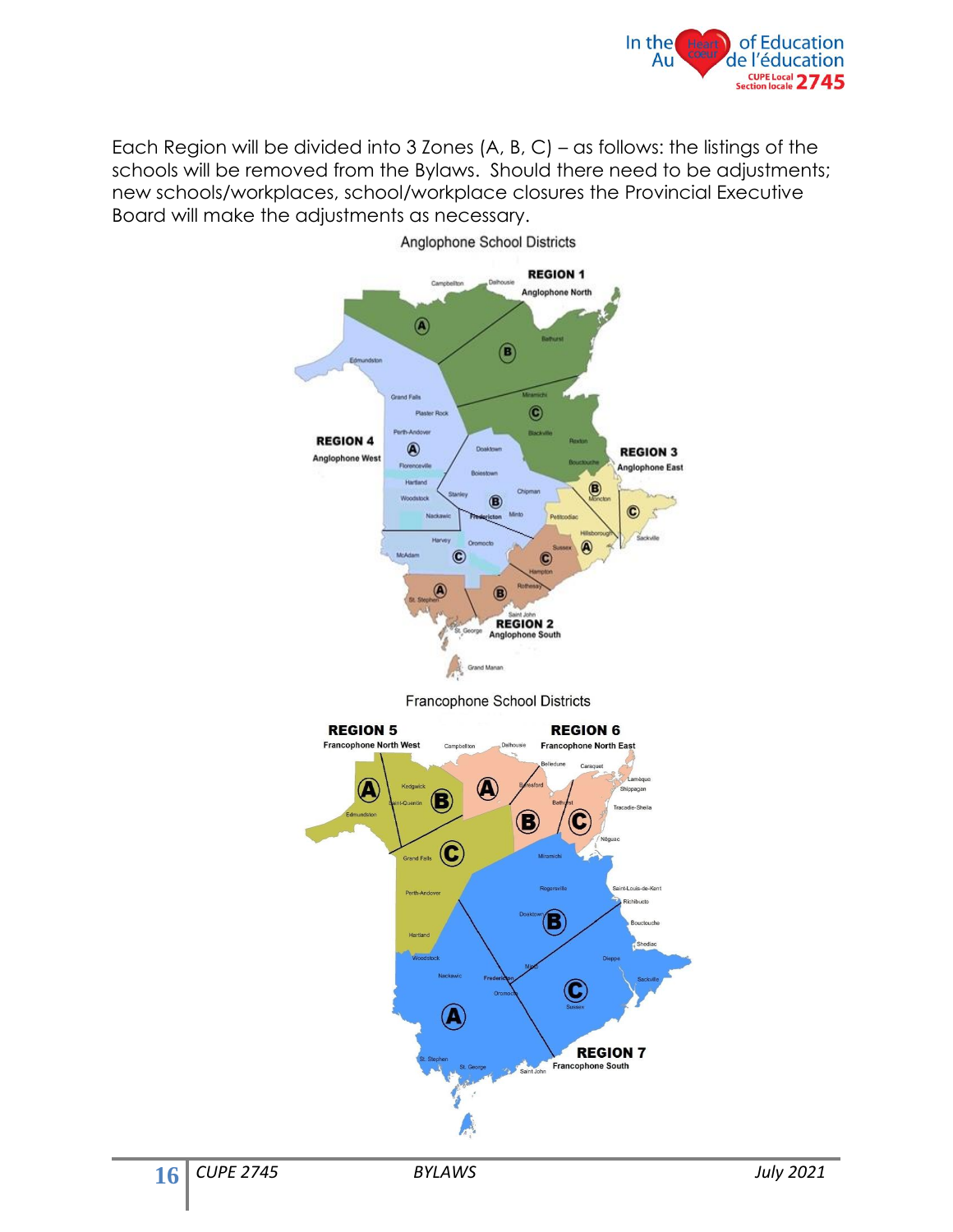

- **13.02 (a)** Each Region shall have the following officers who shall be elected at the AGM: Regional Vice President, Chief Shop Steward. The position of Regional Vice President shall be a two-year term. The Chief Shop Steward shall be a two-year (opposite to election of Regional Vice President). Newly elected officers will assume their duties immediately following the AGM.
	- **(b)** In addition to the Shop Stewards, the Region will set up the following committees in each district, in accordance with the Collective Agreement, to ensure the proper functioning of the Region:
		- i) Regional Grievance Committee Consisting of Regional Vice-President and/or Zone Shop Stewards
		- ii) Regional Labour-Management Committee Consisting of Regional Vice-President and/or Zone Shop Stewards
	- **(c)** Each Zone shall elect a Recording Secretary, Membership Officer, Joy and Sorrow Representative and Health and Safety Representative for a one-year term.
	- **(d)** The Zone Shop Steward shall be a two-year term (opposite to election of Regional Vice President). Newly elected officers will assume their duties immediately following the AGM.
- **13.03** The Region may also elect delegates to Labour Councils and CUPE councils where such exist and where the Region becomes affiliated.
- **13.04** The Zone may meet at least 3 times per school year and consider all matters of a Zone nature, but in no event will any individual Region/Zone have the right to overrule or interfere with any decision of the Provincial Executive Board between AGM.
- **13.05** The Zone Recording Secretary shall take minutes of all meetings, a copy of which shall be forwarded to the Regional Vice President who will then forward a copy to the Provincial Recording Secretary.
- **13.06** One-eight (1/8) of the eligible membership shall constitute a quorum for Zone meetings.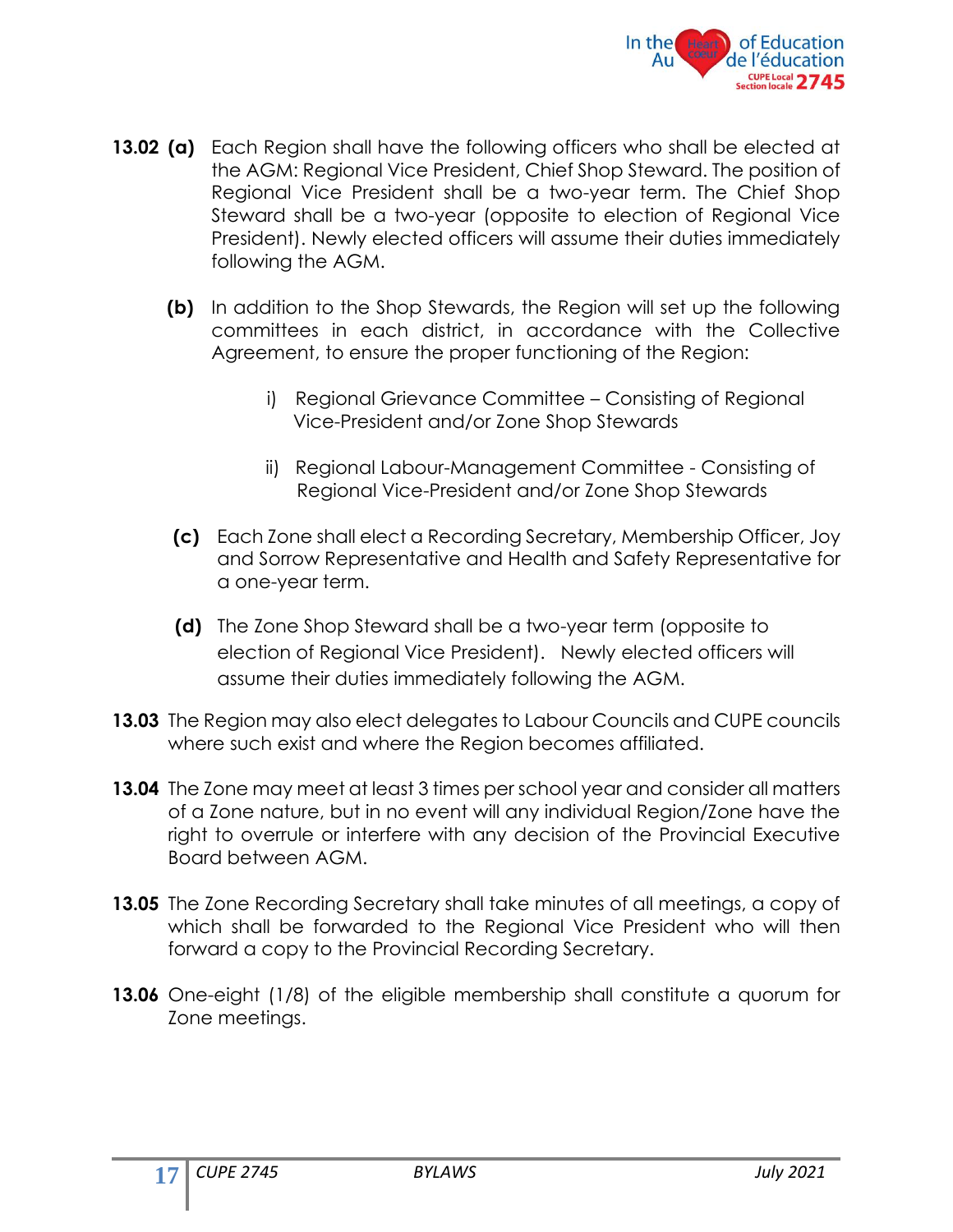

#### **13.07 Duties of Region & Zone Officers**

#### **Regional Vice President**

The Regional Vice President may preside at all meetings of the Region/Zone. They shall transact such business as may arise pertaining to their office, as well as all transactions they may deem necessary for the proper functioning of the Local Union. The Regional Vice President must preside over all elections in their region.

Decide all questions on order and procedure of meeting (subject to appeal to the membership). Have a vote on all matters (except appeals against the rulings) and in case of a tie vote on any matter, including elections, have the right to cast the deciding vote. They shall promote harmony, unity, and cooperation among all members of the Local. They shall be an ex officio member of all standing and ad hoc committees, with voice but no vote.

#### **Chief Shop Steward**

- In the case of temporary absence of the Regional Vice President the Chief Shop Steward shall perform all duties of the Regional Vice President under the direction of the Provincial President.
- Replace the Regional Vice President on the Provincial Executive Board with voice and vote if the Regional Vice President is unable to attend.
- They will work collaboratively with the Zone Shop Stewards.

#### **Zone Shop Steward**

- Zone information meetings may be held as necessary; however, no elections or motions may take place at these meetings.
- The Zone Shop Steward will be available for the members in their Zone.
- They may hold zone meetings with the notification to the Regional Vice President.
- They will give assistance to members within their Zone and will report directly to the Chief Shop Steward or Regional Vice President.
- They will work collaboratively with the Chief Shop Steward and Regional Vice President.

#### **Zone Recording Secretary**

- Maintain a record book of attendance at each Zone meeting.
- Keep full and accurate account of the proceedings of all membership meetings.
- Record all motions, with the movers' and seconders' names, in the minute book of the Zone.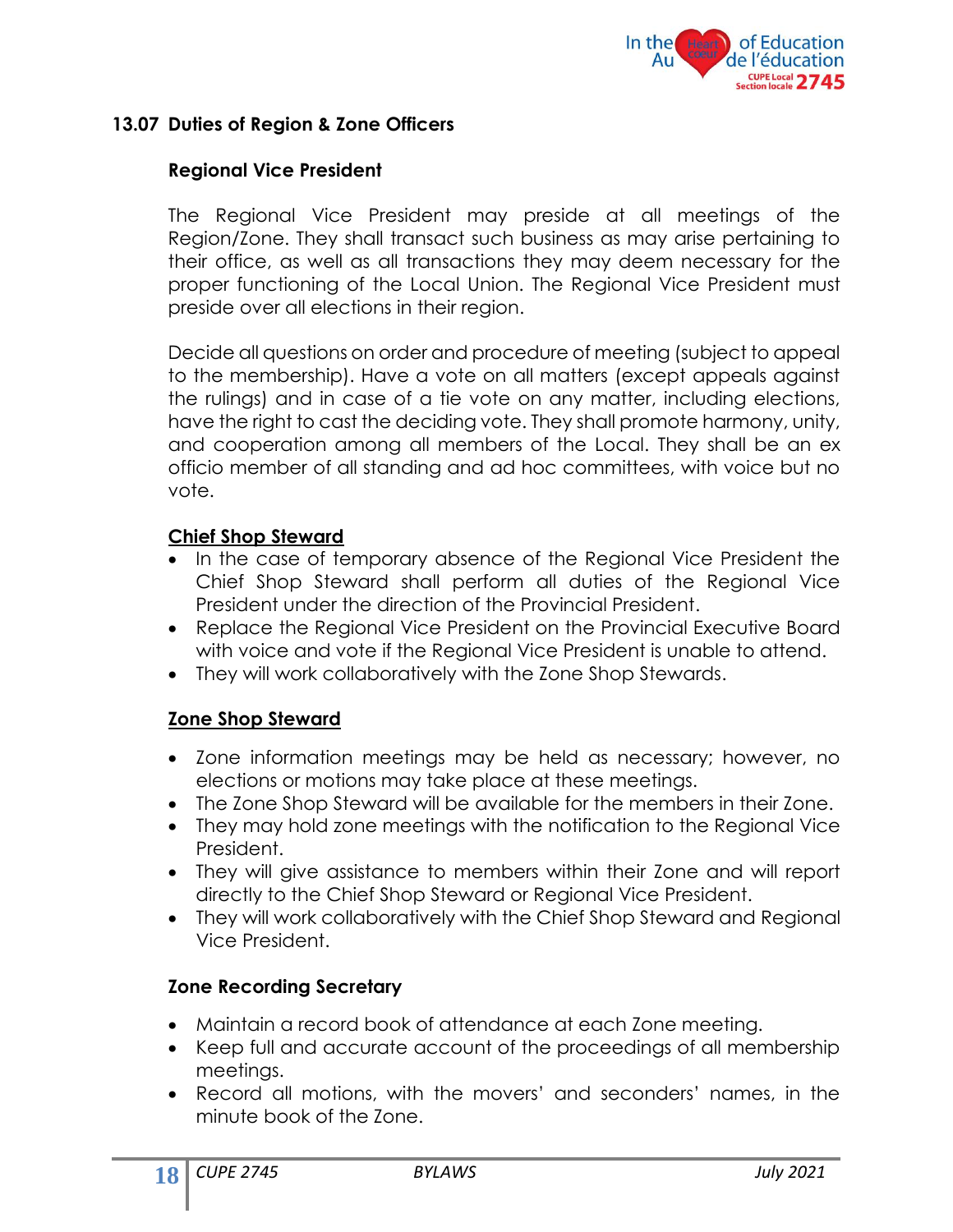

• On termination of office, surrender all books, seals and other properties of the Zone to their successor.

#### **Zone Membership Officer**

- Guard the inner door at membership meetings and admit no one but members in good standing or officers and officials of CUPE except on the order of the Regional Vice President and by the consent of the members present.
- Perform such duties as may be assigned by the Zone from time to time.
- Obtain the names of all those awaiting initiation, reporting these to the chairperson.
- Maintain a record of all members attending meeting (i.e. have members sign in when they arrive at the meeting).
- Verify the number of members in order to advise the Regional Vice-President if there is a quorum for the meeting.
- <span id="page-20-0"></span>**13.08** Zone Shop Stewards may meet provincially at least once a year.
- **13.09** Workplace Shop Stewards may meet at least once a year within their zones.

#### **SECTION 14 – MONETARY STRUCTURE OF THE REGION/ZONE**

Any expenses Region/Zone including Joy & Sorrow reimbursements will be as established in expense guidelines by the Provincial Inner Executive and approved by the Provincial Executive Board.

#### **SECTION 15 – ANNUAL GENERAL MEMBERSHIP MEETING**

- **15.01 (a)** The AGM will be held annually on Friday and Saturday, as long as financially feasible and the date, time and location is to be determined by the Provincial Inner Executive and forwarded to the membership at least one month prior to the AGM. If an emergency, pandemic, or an act of God prohibits the holding of the meeting in this month, then it shall be held on a later date, when circumstances permit, selected by the Provincial Executive Board.
	- **(b)** On-site Child Care will be provided, if necessary, at the AGM.
	- **(c) Credential Committee** The Credential Committee shall: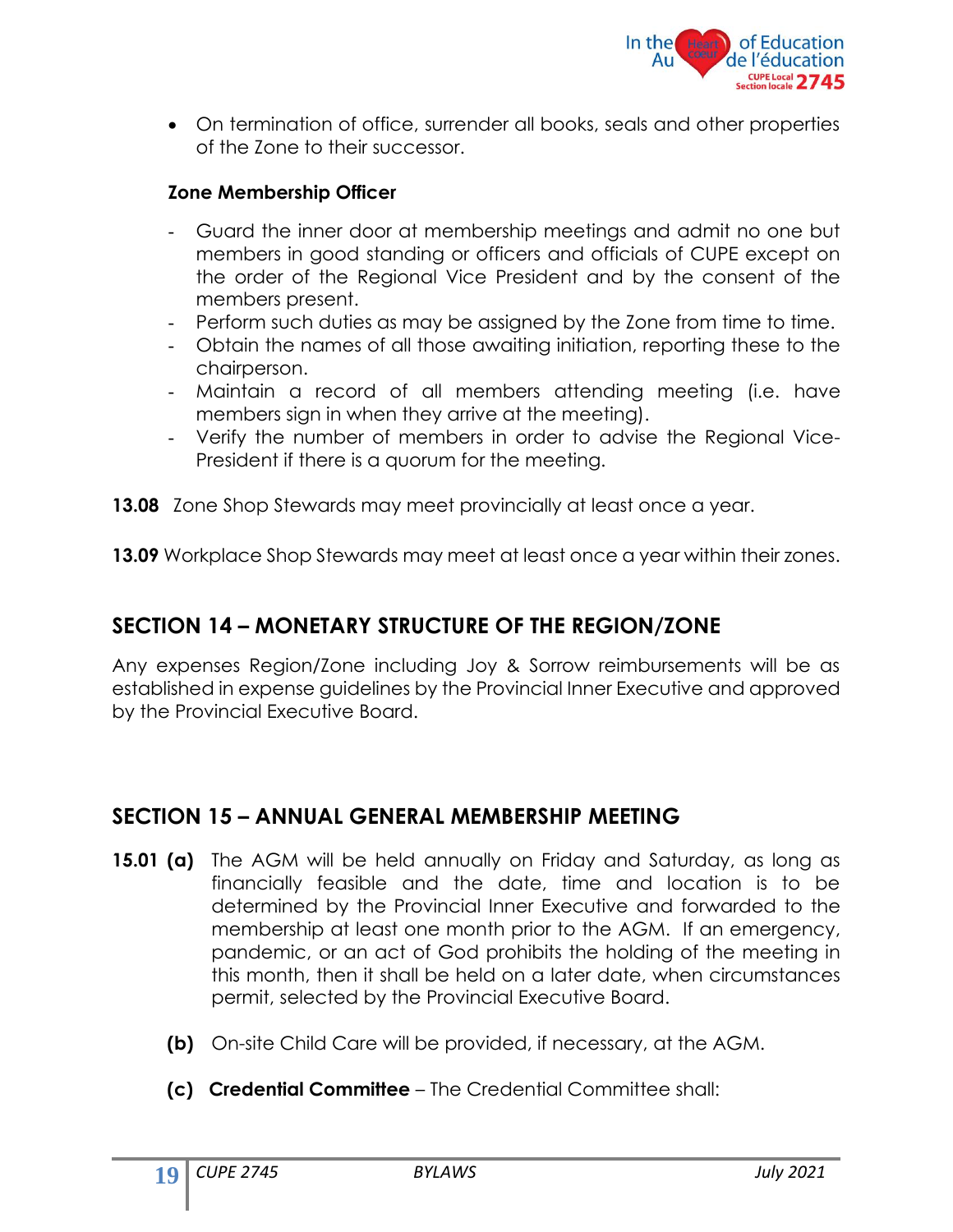

- assist the Provincial Vice President and Recording-Secretary in maintaining the record of membership attendance at meetings.
- perform such other duties as may be assigned by the Board from time to time.
- be appointed at or before the AGM.
- **(d) Membership Officer**  The Membership Officer Shall:
	- guard the inner doors and admit no one but delegates or guests with credentials except on the order of the President and by consent of the delegates present.
	- not permit any delegate to return during voting.
- **15.02 Notice of Meeting** There shall be at least a 30 day's notice of meeting in writing given to each Region and Zone and the Region/ Zone shall inform its members of the AGM immediately upon receiving this notice.
- **15.03 (a) Delegates to the Annual General Membership Meeting** Zone meetings shall be held within two (2) months prior to the AGM. At this meeting the Zone will elect eight (8) delegates including the Zone Shop Steward, Recording Secretary and Membership Officer should they choose to attend AGM. These eight delegates will be the members attending the AGM. In addition to the eight delegates, the Zone shall elect five (5) alternates who shall be used to replace a delegate at the AGM, should the delegate be unable to attend. The Zone will notify the provincial Recording Secretary 2 weeks prior to the AGM of the names of the delegates and alternates. The final list of delegates will be given to the provincial recording secretary a week prior (7 days) to the commencement of the executive board meeting prior to the AGM and no changes of names or number of delegates will be permitted after this deadline. The delegates who attend the AGM are the officers who held the position the previous year.
	- **(b) Eligibility** All members of Local 2745 in good standing with the Local are eligible to be delegates at AGM, with voice and vote, subject to the rulings of the chairperson, the rule of order as laid down in these Bylaws and the National Constitution.
	- **(c)** The provincial officers and trustees shall automatically be delegates to the AGM with voice and vote.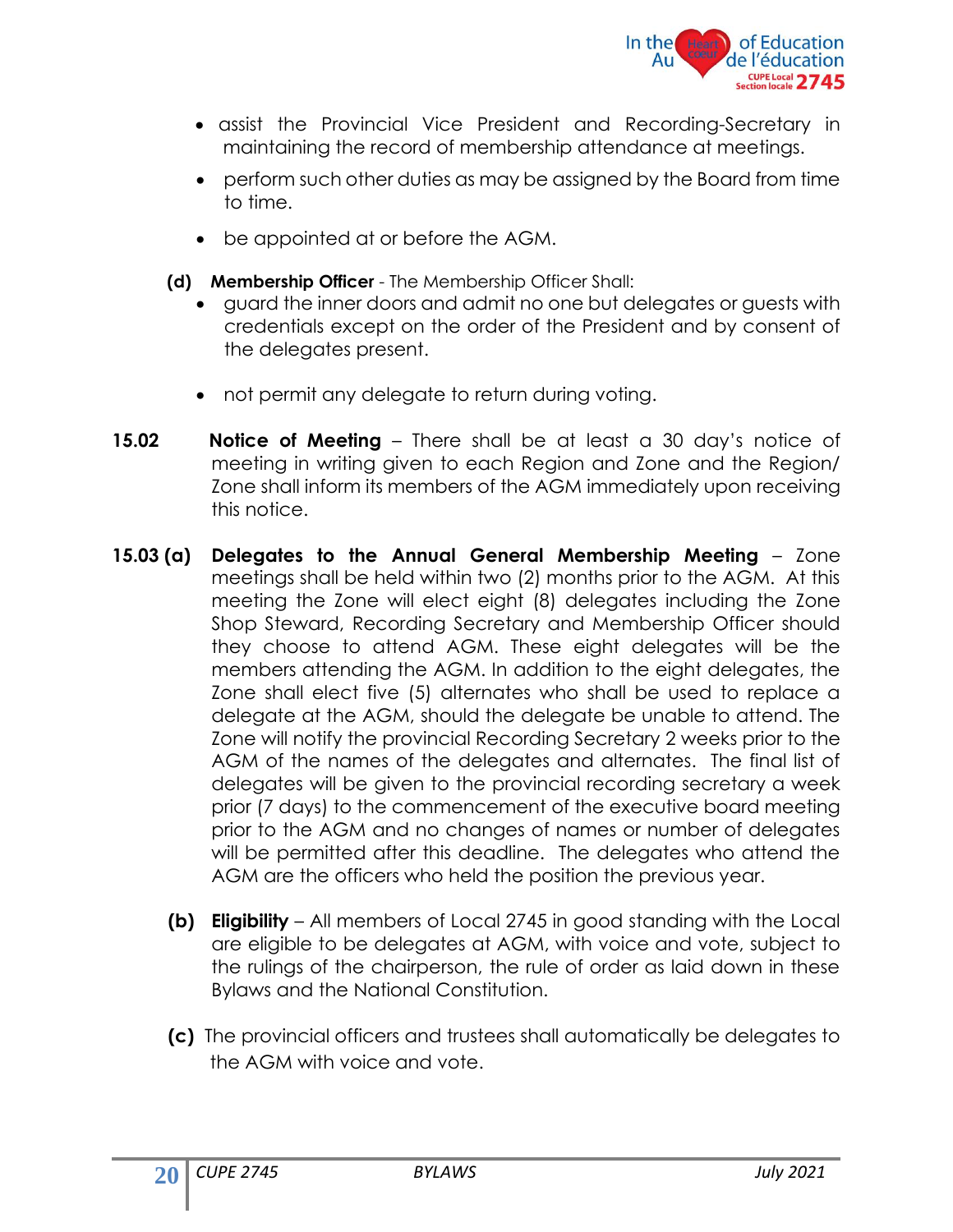

#### **15.04 Order of Business**

- **(a)** The agenda and order of business will be distributed with the notice specified in 15.02.
- **(b)** In situations not covered by these Bylaws, the National Constitution will apply, but, if the situation is not dealt with there, Bourinot's Rules of Order shall be consulted and applied.
- **15.05 Rights of the Region** Any Region shall have the right to add items to the agenda of the order of business provided, however, that the Recording Secretary of the Zone must have the items to be added in the hands of the Provincial President of the Union at least forty (40) days prior to the date of the Annual Membership Meeting.
- **15.06 Payment of Expenses** Any member attending an AGM of the Local shall be paid mileage in accordance with Section 7.07 of these Bylaws. Any other expenses incurred by members attending the AGM shall be previously approved by the Provincial Inner Executive.
- **15.07** The Bylaws will be presented to the members at a Regional/Zone meeting following the last AGM of the current year half an hour before the meeting.

#### <span id="page-22-0"></span>**SECTION 16 – OUT-OF-POCKET EXPENSES**

- **16.01 (a)** In order to meet the personal liabilities incurred in fulfilling the position of PRESIDENT, they shall receive six hundred and sixty six dollars and sixty seven cents (\$666.67) every second month as an out-of-pocket expense.
	- **(b)** In order to meet the personal liabilities incurred in fulfilling the position of VICE PRESIDENT, they shall receive five hundred dollars (\$500.00) every second month as an out-of-pocket expense.
		- **(i)** In order to meet the personal liabilities incurred in fulfilling the position of Bilingual VICE PRESIDENT, they shall receive ½ of the Vice President's out-of-pocket expense every second month.
	- **(c)** In order to meet the personal liabilities incurred in fulfilling the position of SECRETARY-TREASURER, they shall receive five hundred dollars (\$500.00) every second month as an out-of-pocket expense.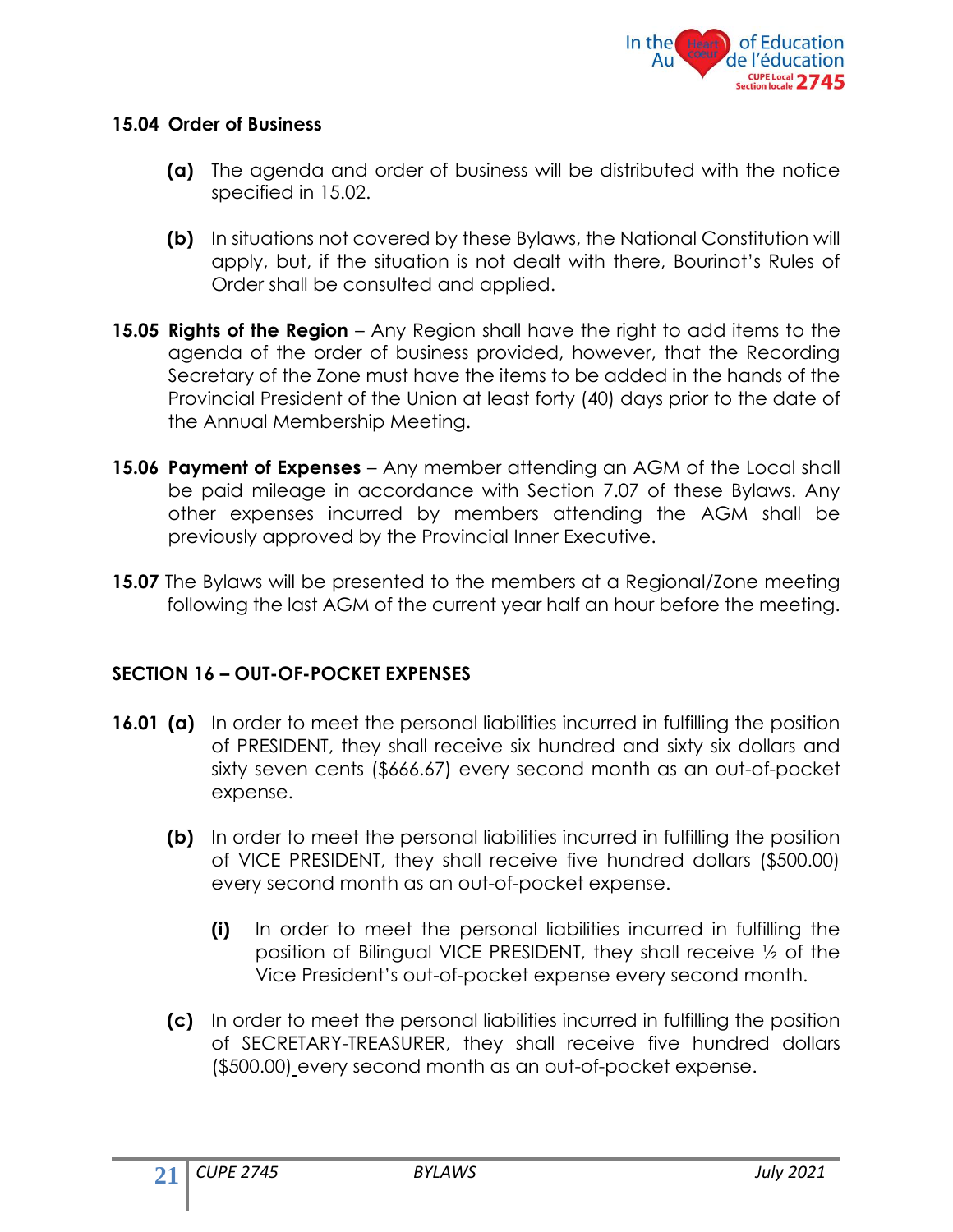

- **(d)** In order to meet the personal liabilities incurred in fulfilling the position of RECORDING SECRETARY, they shall receive five hundred dollars (\$ 500.00) every second month as an out-of-pocket expense.
- **(e)** In order to meet the personal liabilities incurred in fulfilling the position of REGIONAL VICE PRESIDENT, they shall receive two hundred and fifty dollars (\$ 250.00) every second month as an out-of-pocket expense.
- **(f)** In order to meet the personal liabilities incurred in fulfilling the position of CHIEF SHOP STEWARD, they shall receive three hundred dollars (\$ 300.00) every six months as an out-of-pocket expense.
- **(g)** In order to meet the personal liabilities incurred in fulfilling the position of ZONE SHOP STEWARD, they shall receive two hundred and fifty dollars (\$ 250.00) every six months as an out-of-pocket expense.

<span id="page-23-0"></span> *for further clarification – the Chief Shop Steward and Zone Shop Steward out-of-pocket expense cannot be stacked. The Chief Shop Steward is the Zone Shop Steward* 

- **16.02 (a)** In the event a member does not complete her term of their office, the above honorariums shall apply on a prorated basis.
	- **(b)** Upon retirement/resignation a monetary acknowledgement for members or their beneficiary. Application shall be made to the Provincial Secretary-Treasurer 30 days in advance accompanied by seniority lists and letter of retirement to verify years of employment.

#### **SECTION 17 – STAFF REPRESENTATIVES**

<span id="page-23-1"></span>**17.01** Staff Representatives may attend meetings of the Regions/Zones, Provincial Executive Board and Provincial Local with voice but without vote.

#### **SECTION 18 – SPECIAL MEMBERSHIP**

**18.01** The Local may grant special membership such as lifetime membership for retiring members or to any previous member who has made a significant contribution to the Local.